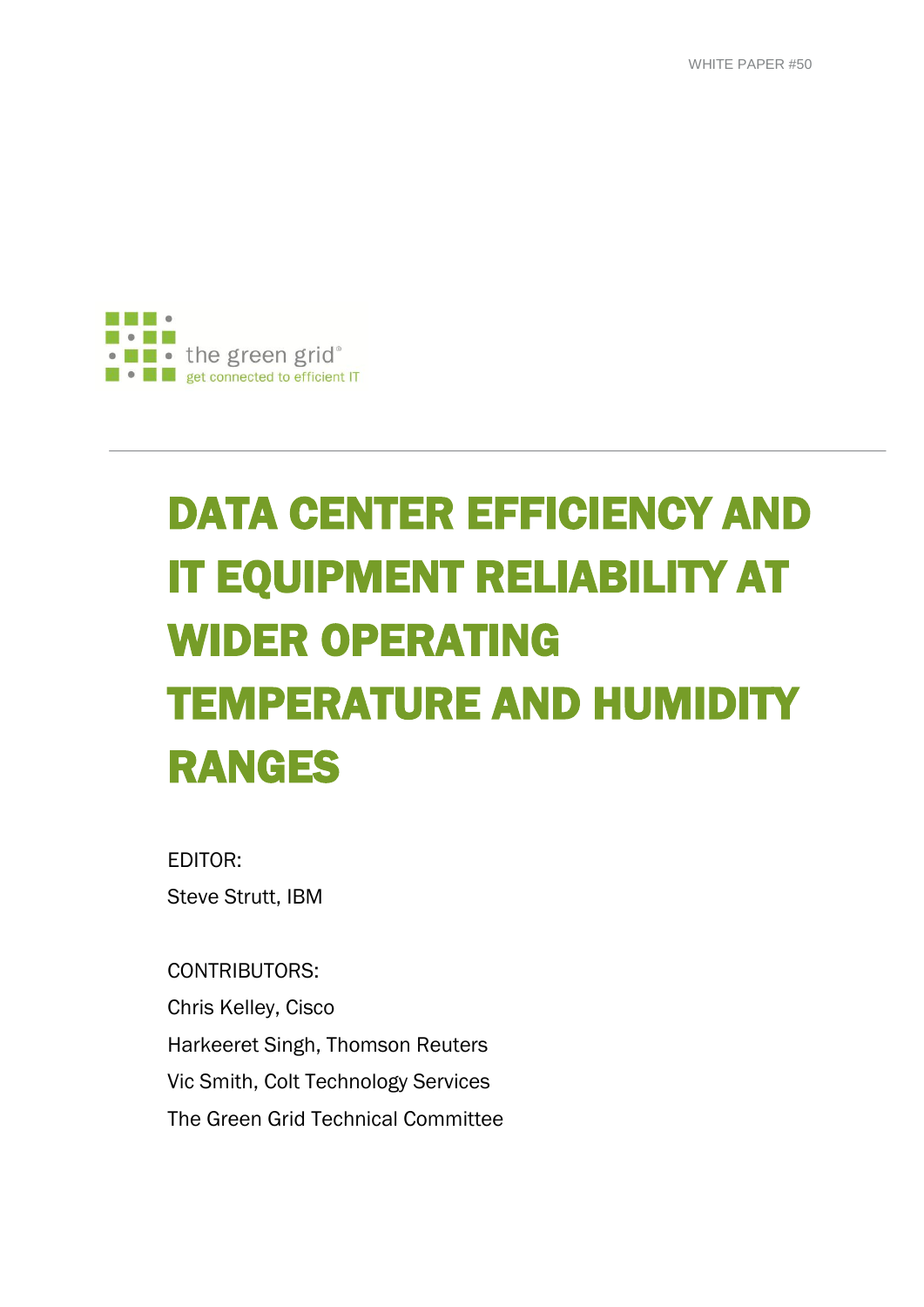

# Executive Summary

Extending the environmental operating parameters of a data center is one of the industry-accepted procedures for reducing overall energy consumption. Relaxing traditionally tight control over temperature and humidity should result in less power required to cool the data center. However, until recently, the impact of increased data center operating temperature on the information technology (IT) equipment installed in the data center has not been well understood. Historically, it has been widely presumed to be detrimental to the equipment's reliability and service availability.

Interest in the use of economization methods to cool data centers is helping to drive increased focus on extending the data center operating range to maximize the potential benefits of air-side and water-side economizers in general. With economizers, the greater the number of hours and days a year that they can be used, the less the mechanical chiller based cooling component of the infrastructure needs to operate. More importantly in some cases were economizers can be used, the benefits could be significant enough to reduce the mechanical cooling capacity or even eliminate it altogether. Yet what effect does increasing the operating envelope within the data center have on the reliability and energy consumption of the IT equipment itself? What if realizing savings in one area compromises reliability and increases energy usage in others?

The Green Grid works to improve the resource efficiency of IT and data centers throughout the world. The Green Grid developed this white paper to look at how the environmental parameters of temperature and humidity affect IT equipment, examining reliability and energy usage as the data center operating range is extended. Using recently published ASHRAE data, the paper seeks to address misconceptions related to the application of higher operating temperatures. In addition, it explores the hypothesis that data center efficiency can be further improved by employing a wider operational range without substantive impacts on reliability or service availability.

The paper concludes that many data centers can realize overall operational cost savings by leveraging looser environmental controls within the wider range of supported temperature and humidity limits as established by equipment manufacturers. Given current historical data available, data centers can achieve these reductions without substantively affecting IT reliability or service availability by adopting a suitable environmental control regime that mitigates the effects of short-duration operation at higher temperatures. Further, given recent industry improvements in IT equipment efficiency, operating at higher supported temperatures may have little or no overall impact on system reliability. Additionally, some of the emerging IT solutions are designed to operate at these higher temperatures with little or no increase in server fan energy consumption. How organizations deploy wider operating ranges may be influenced by procurement lifecycles and equipment selection decisions.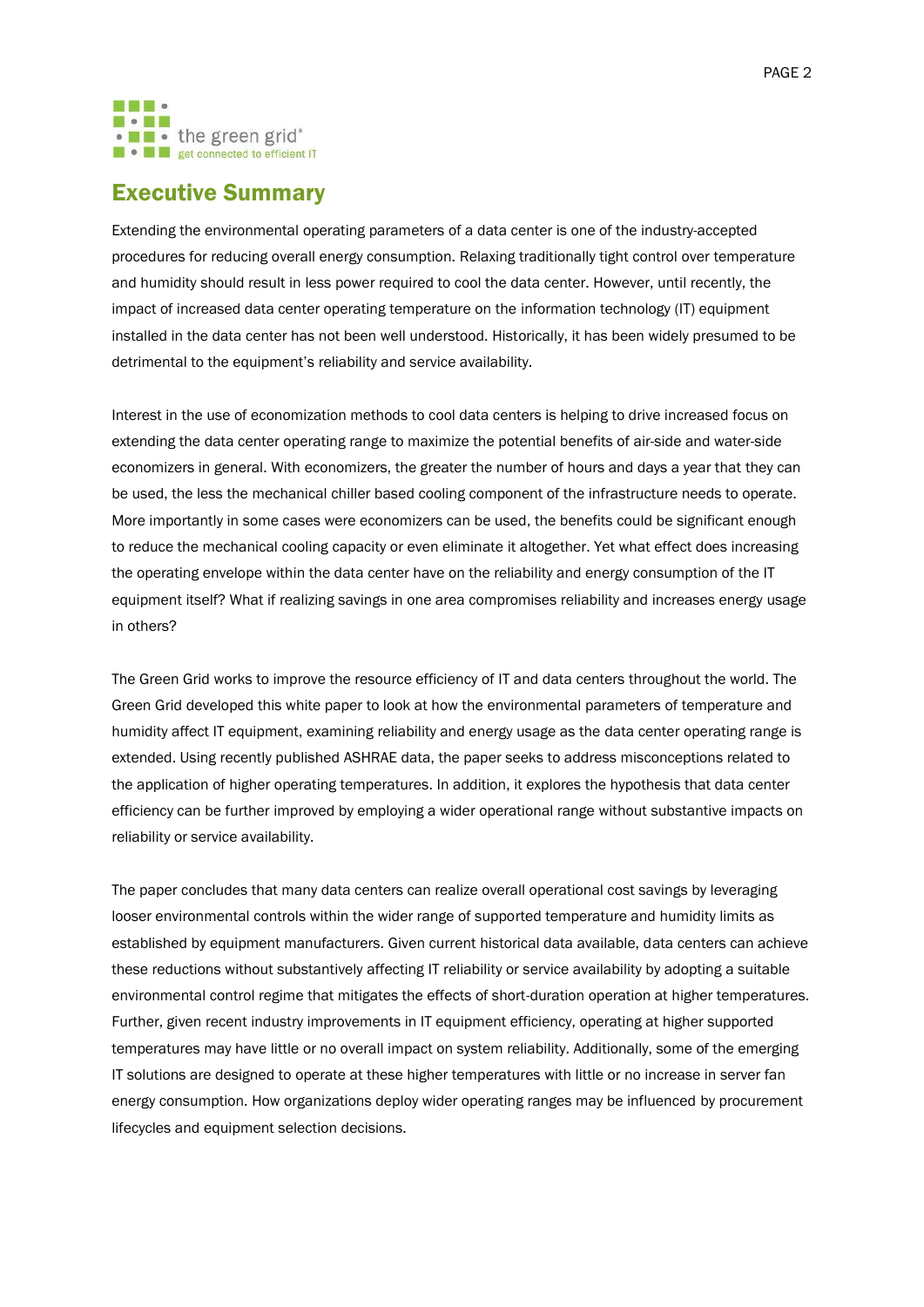

# **Table of Contents**

| Τ.    |  |  |  |
|-------|--|--|--|
| Ш.    |  |  |  |
| III.  |  |  |  |
| IV.   |  |  |  |
|       |  |  |  |
|       |  |  |  |
| V.    |  |  |  |
|       |  |  |  |
|       |  |  |  |
|       |  |  |  |
|       |  |  |  |
| VI.   |  |  |  |
| VII.  |  |  |  |
|       |  |  |  |
|       |  |  |  |
|       |  |  |  |
|       |  |  |  |
|       |  |  |  |
|       |  |  |  |
|       |  |  |  |
|       |  |  |  |
| VIII. |  |  |  |
| IX.   |  |  |  |
| Χ.    |  |  |  |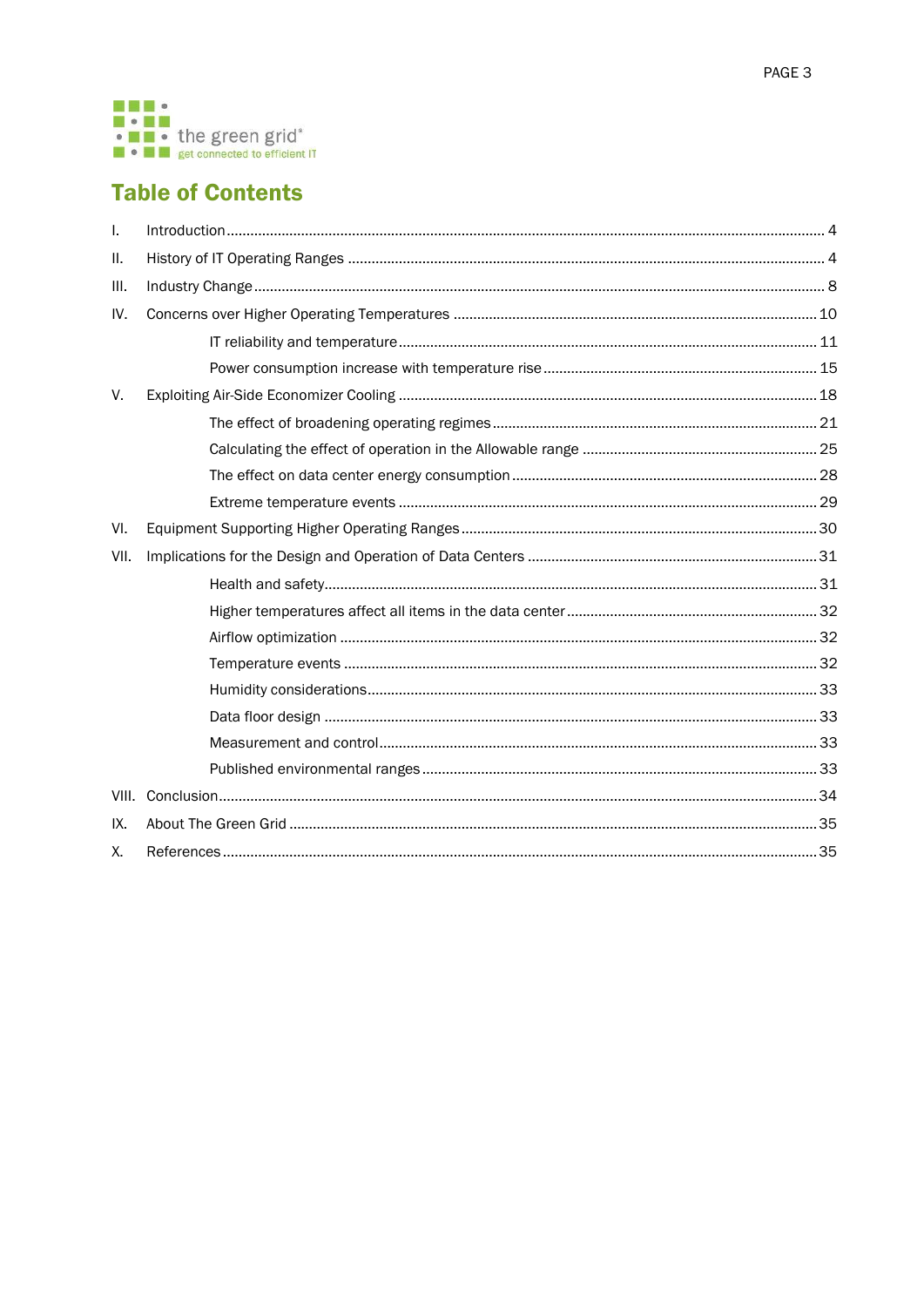

# <span id="page-3-0"></span>I. Introduction

Data centers have historically used precision cooling to tightly control the environment inside the data center within strict limits. However, rising energy costs and impending carbon taxation are causing many organisations to re-examine data center energy efficiency and the assumptions driving their existing data center practices. The Green Grid Association works to improve the resource efficiency of information technology (IT) and data centers throughout the world. Measuring data center efficiency using The Green Grid's power usage efficiency (PUE™) metric reveals that the infrastructure overhead of precision cooling in a data center facility greatly affects overall efficiency. Therefore, solutions that can result in improved efficiency deserve increased focus and analysis.

Initial drivers for the implementation of precision cooling platforms within data centers have included the perceived tight thermal and humidity tolerances required by the IT network, server, and storage equipment vendors to guarantee the reliability of installed equipment. Historically, many of these perceived tight thermal and humidity tolerances were based on data center practices dating back to the 1950s. Over time, the IT industry has worked to widen acceptable thermal and humidity ranges. However, most data center operators have been reluctant to extend operating parameters due to concerns over hardware reliability affecting the availability of business services, higher temperatures reducing the leeway and response time to manage cooling failures, and other historical or contextual perceptions.

It is widely assumed that operating at temperatures higher than typical working conditions can have a negative impact on the reliability of electronics and electrical systems. However, the effect of operating environment conditions on the reliability and lifespan of IT systems has been poorly understood by operators and IT users. Moreover, until recently, any possible affects have rarely been quantified and analyzed.

Recent IT reliability studies show that, with an appropriate operating regime, a case can be made for the operation of data centers using a wider temperature range and relaxed humidity controls. Using a looser environmental envelope opens the door to a potential reduction in some of the capital costs associated with a data center's cooling subsystems. In particular, data centers that do not require a mechanical chiller based cooling plant and rely on economizers can prove significantly less expensive both to construct and operate.

# <span id="page-3-1"></span>II. History of IT Operating Ranges

For many years, a thermal range of between 20°C and 22°C has been generally considered the optimal operational temperature for IT equipment in most data centers. Yet the underlying motivation for this ongoing close control of temperature and associated humidity is unclear. For instance, there is evidence that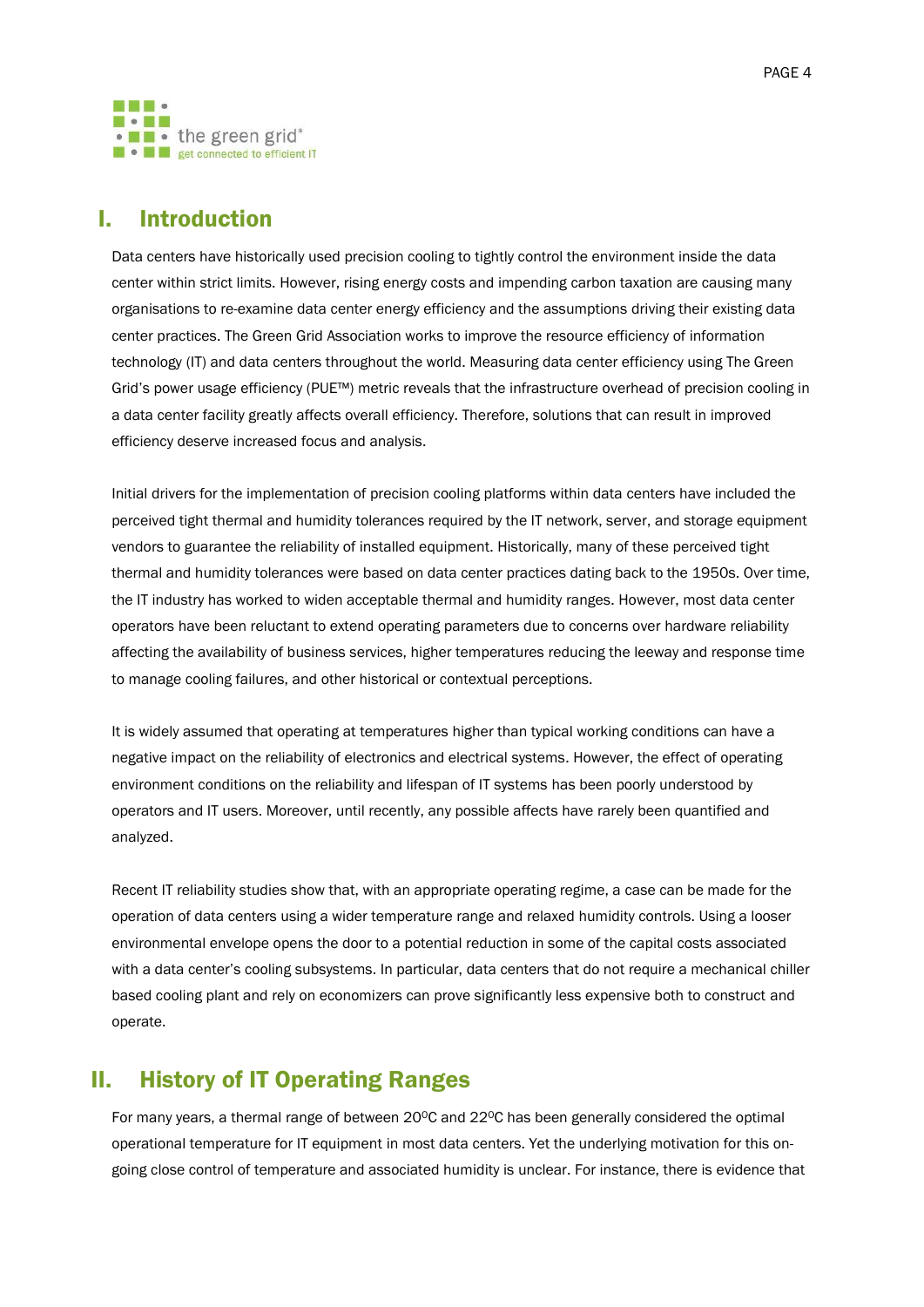#### . . . **MODES** • • the green grid\* **E e E** get connected to efficient IT

the operating range was initially selected on the suggestion that this choice would help avoid punch cards from becoming unusable. What is clear now, in hindsight, is that this type of tight thermal range was adopted based on:

- **The perceived needs and usage patterns of IT technologies when they were first introduced**
- **The environment within which vendors and operators were willing to warrant operation and** guarantee reliability of those technologies
- **The gravity of any existing assumptions about the use of tight control ranges in an environment**

This ad-hoc approach led to wide variability between vendors' supported thermal and humidity ranges across technologies, and it presented a significant challenge for users when operating multiple vendors' products within a single data center. Even when data center operators installed newer equipment that could support wider acceptable ranges, many of them did not modify the ambient operating conditions to better align with these widening tolerances.

To provide direction for the IT and data center facilities industry, the American Society of Heating, Refrigerating and Air-Conditioning Engineers (ASHRAE) Technical Committee 9.9—Mission Critical Facilities, Technology Spaces, and Electronic Equipment—introduced its first guidance document in 2004. The operating ranges and guidance supplied within this seminal paper were agreed to by all IT equipment vendors that were on the ASHRAE committee. In 2008, this paper was revised to reflect new agreed-upon ranges, which are shown in [Table 1.](#page-4-0)

|                          | <b>Recommended</b>               |                   | <b>Allowable</b> |                                  |  |
|--------------------------|----------------------------------|-------------------|------------------|----------------------------------|--|
| Year                     | 2004                             | 2008              | 2004             | 2008                             |  |
| Temperature<br>Range     | $20^{\circ}$ C - 25 $^{\circ}$ C | 18ºC - 27ºC       | 15°C - 32°C      | $10^{\circ}$ C - 35 $^{\circ}$ C |  |
| <b>Moisture</b><br>Range | 40% - 55% RH                     | 5.5°C DP - 60% RH | 20% - 80% RH     | 20% - 80% RH                     |  |

### <span id="page-4-0"></span>**Table 1. ASHRAE 2004 and 2008 environmental guidelines**

In its guidance, ASHRAE defined two operational ranges: "Recommended" and "Allowable." Operating in the Recommended range can provide maximum device reliability and lifespan, while minimizing device energy consumption, insofar as the ambient thermal and humidity conditions impact these factors. The Allowable range permits operation of IT equipment at wider tolerances, while accepting some potential reliability risks due to electro-static discharge (ESD), corrosion, or temperature-induced failures and while balancing the potential for increased IT power consumption as a result.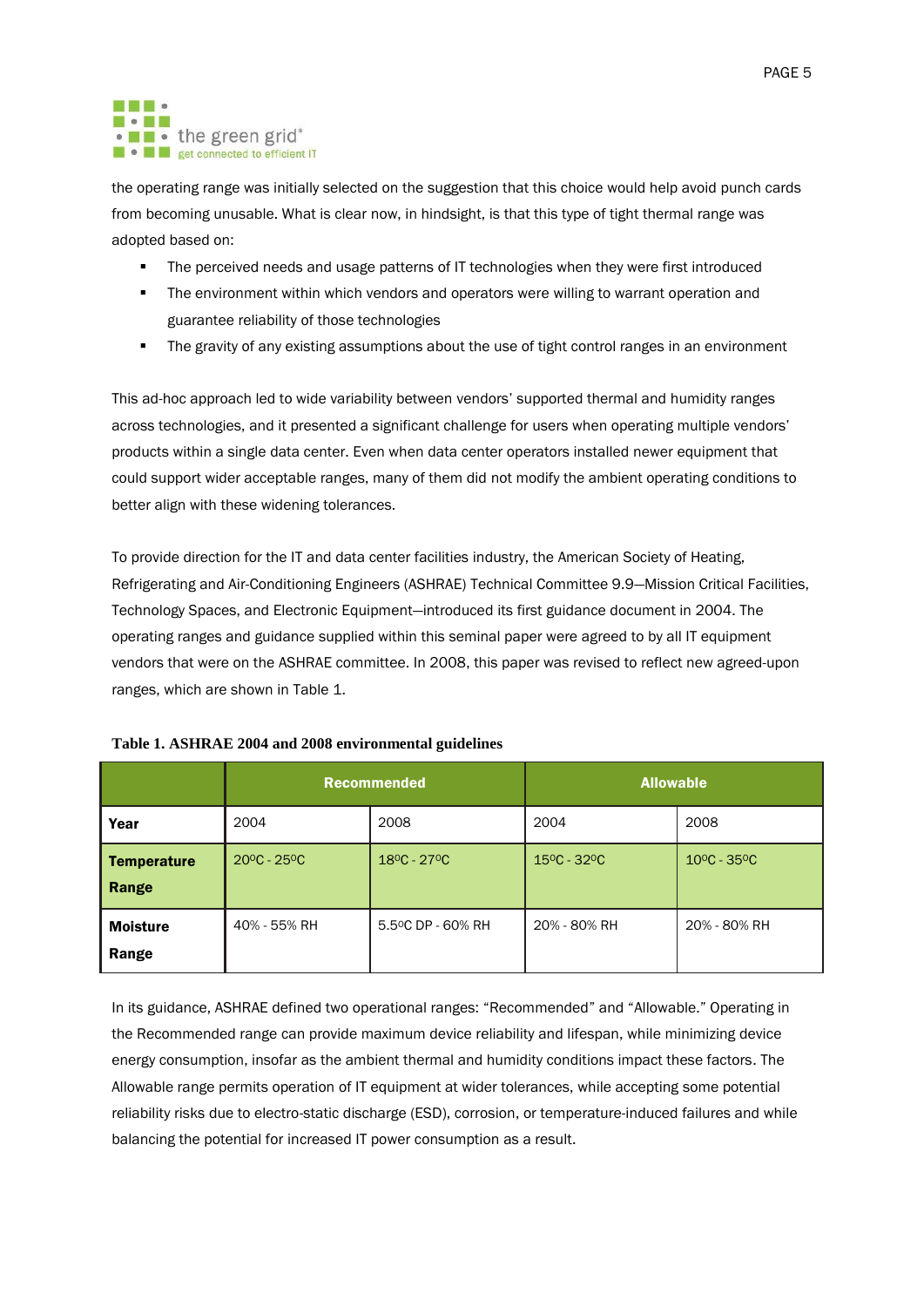<span id="page-5-1"></span>PAGE 6



Many vendors support temperature and humidity ranges that are wider than the ASHRAE 2008 Allowable range. It is important to note that the ASHRAE 2008 guidance represents only the agreed-upon intersection between vendors, which enables multiple vendors' equipment to effectively run in the same data center under a single operating regime. ASHRAE updated its 2008 guidance<sup>1</sup> in 2011 to define two additional classes of operation, providing vendors and users with operating definitions that have higher Allowable temperature boundaries for operation, up to 40°C and 45°C respectively. At the time this white paper was written, there existed only a small number of devices available that supports the new ASHRAE 2011 class definitions, which are shown in [Table 2.](#page-5-0)

#### <span id="page-5-0"></span>**Table 2. ASHRAE 2011 environmental classes**

| <b>ASHRAE 2011 Equipment Environmental Specifications</b> |                                |                                      |                                     |                                    |                                                     |  |
|-----------------------------------------------------------|--------------------------------|--------------------------------------|-------------------------------------|------------------------------------|-----------------------------------------------------|--|
|                                                           | <b>Product Operation</b>       |                                      |                                     |                                    |                                                     |  |
| Classes                                                   | Dry-bulb<br>temperature $(°C)$ | <b>Humidity range non-condensing</b> | <b>Maximum</b><br>dew point<br>(°C) | <b>Maximum</b><br>elevation<br>(m) | <b>Maximum</b><br>rate of<br>change<br>$(^{o}C/hr)$ |  |
| Recommended                                               |                                |                                      |                                     |                                    |                                                     |  |
| A1 to A4                                                  | 18 to 27                       | 5.50C DP to 60% RH and 150C DP       |                                     |                                    |                                                     |  |
| <b>Allowable</b>                                          |                                |                                      |                                     |                                    |                                                     |  |
| A1                                                        | 15 to 32                       | 20 to 80% RH                         | 17                                  | 3040                               | 5/20                                                |  |
| A2                                                        | 10 to 35                       | 20 to 80% RH                         | 21                                  | 3040                               | 5/20                                                |  |
| A3                                                        | 5 to 40                        | 8 to 85% RH                          | 24                                  | 3040                               | 5/20                                                |  |
| A4                                                        | 5 to 45                        | 8 to 90% RH                          | 24                                  | 3040                               | 5/20                                                |  |
| B                                                         | 5 to 35                        | 8 to 85% RH                          | 28                                  | 3040                               | <b>NA</b>                                           |  |
| C                                                         | 5 to 40                        | 8 to 85% RH                          | 28                                  | 3040                               | <b>NA</b>                                           |  |

ASHRAE now defines four environmental classes that are appropriate for data centers: A1 through A4. Classes B and C remain the same as in the previous 2008 ASHRAE guidance and relate to office or home IT equipment. A1 and A2 correspond to the original ASHRAE class 1 and class 2 definitions. A3 and A4 are new and provide operating definitions with higher Allowable operating temperatures, up to 40°C and 45°C respectively.

Although the 2011 guidance defines the new A3 and A4 classes that support higher and lower Allowable operating temperatures and humidity, vendor support alone for these ranges will not facilitate their adoption or enable exploitation of the Allowable ranges in the existing A1 and A2 classes. Adoption is dependent on the equipment's ability to maintain business service levels for overall reliability and availability. Typical concerns cited by data center operators regarding the wider, Allowable operational ranges include uncertainty over vendor warranties and support and lack of knowledge about the reliability and availability effects of such operation. These are issues that must be addressed by the industry.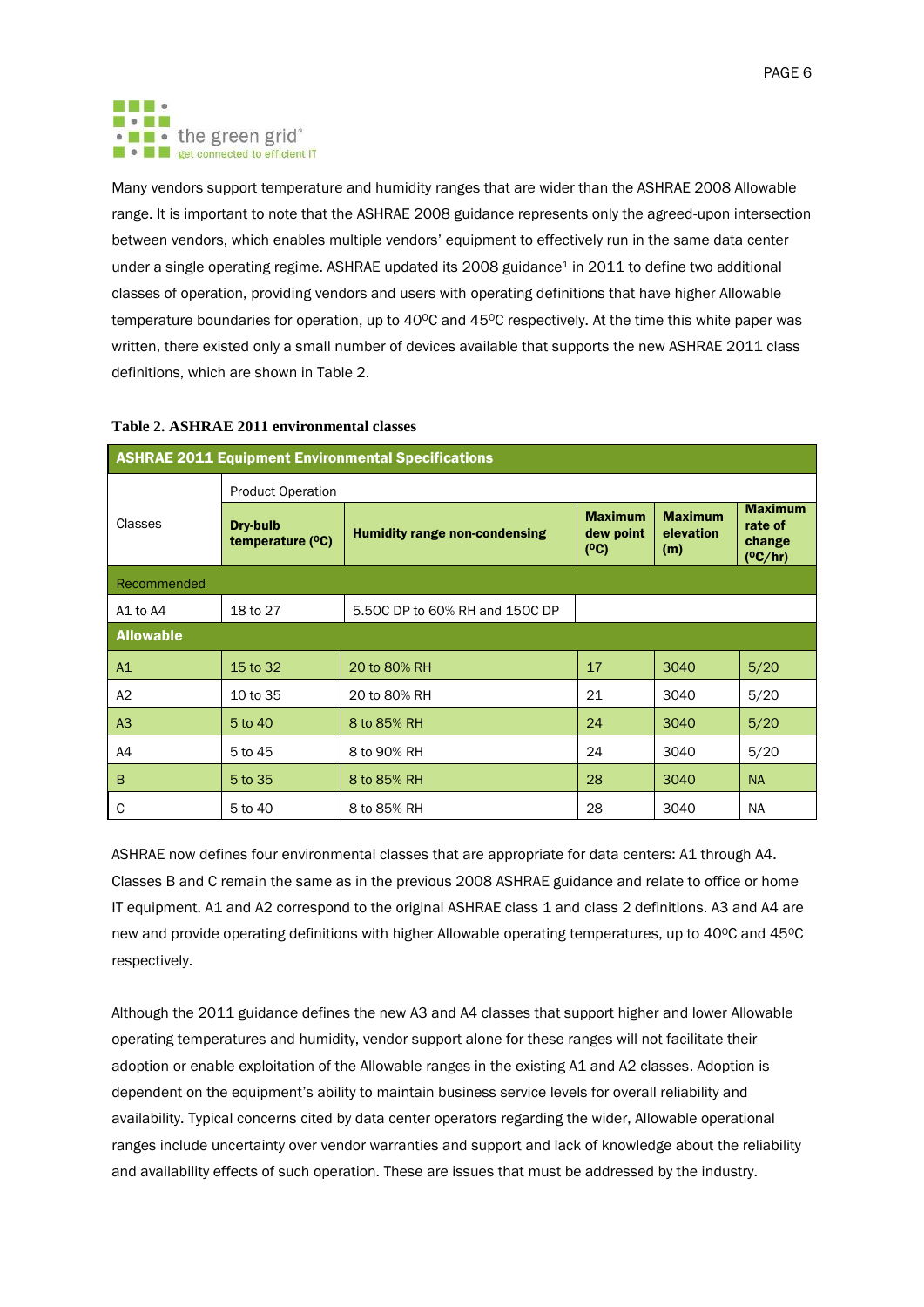#### . . . **Modu** • • the green grid<sup>®</sup> **E e E** get connected to efficient IT

In its guidance, ASHRAE has sought to provide assurance about reliability when applying the Recommended and Allowable ranges. It should be noted, however, that few users were in a position to quantify the risks or impact associated with operating within the 2004 or 2008 ASHRAE Allowable or even Recommended ranges. As a consequence, most data center operators have been wary of using the full scope of the ranges. Some may tend to use the upper boundaries to provide a degree of leeway in the event of cooling failures or to tolerate hot spots within the data center environment. A recent survey by The Green Grid on the implementation of the ASHRAE 2008 environmental guidelines in Japan<sup>2</sup> showed that over 90% of data centers have non-uniform air inlet temperatures and that the 2008 Allowable temperature range is being used to address the issues of poor airflow management.

The conservative approach to interpreting the ASHRAE guidelines on operating temperature and humidity has presented a hurdle to the application of energy efficiency measures in the data center in some areas. This hurdle has not necessarily stifled innovation, as operators have been addressing overall data center efficiency in multiple ways, but the available avenues for savings realization may have been narrowed as a result. The Green Grid White Paper #41, *Survey Results: Data Center Economizer Use*, <sup>3</sup> noted:

> <span id="page-6-0"></span>The efficiency of data center cooling is being increased through better airflow management to reduce leakage of chilled air and increase return temperatures. Contained aisle solutions have been introduced to eliminate air mixing, recirculation, and bypass of cold air. These approaches, even within the restraints of tight environmental control, have eliminated hot spots and brought more uniform inlet temperatures. As a consequence, they have allowed higher ambient cold aisle supply temperatures without overall change in IT availability and reliability.

> Many operators are implementing direct air cooled, indirect air cooled, and indirect water economizers to reduce the number of hours that an energy-hungry chiller plant needs to be operated. The Green Grid survey of data center operators showed that use of economizers will result in saving an average of 20% of the money, energy, and carbon for cooling when compared to data center designs without economizers.

The increase in efficiency highlighted in White Paper #41 has largely occurred without any significant changes in the way IT equipment is operated and the data center's environmental characteristics are configured. Where uniform air distribution is implemented through the use of contained aisles or similar approaches, loose control within the boundaries of the ASHRAE Recommended range can potentially allow for increases in the number of hours of economizer operation available to the facility and drive further reductions in overall data center energy consumption and costs. Raising the supply temperature also provides the opportunity for greater exploitation of economizers in hotter climates, where previously the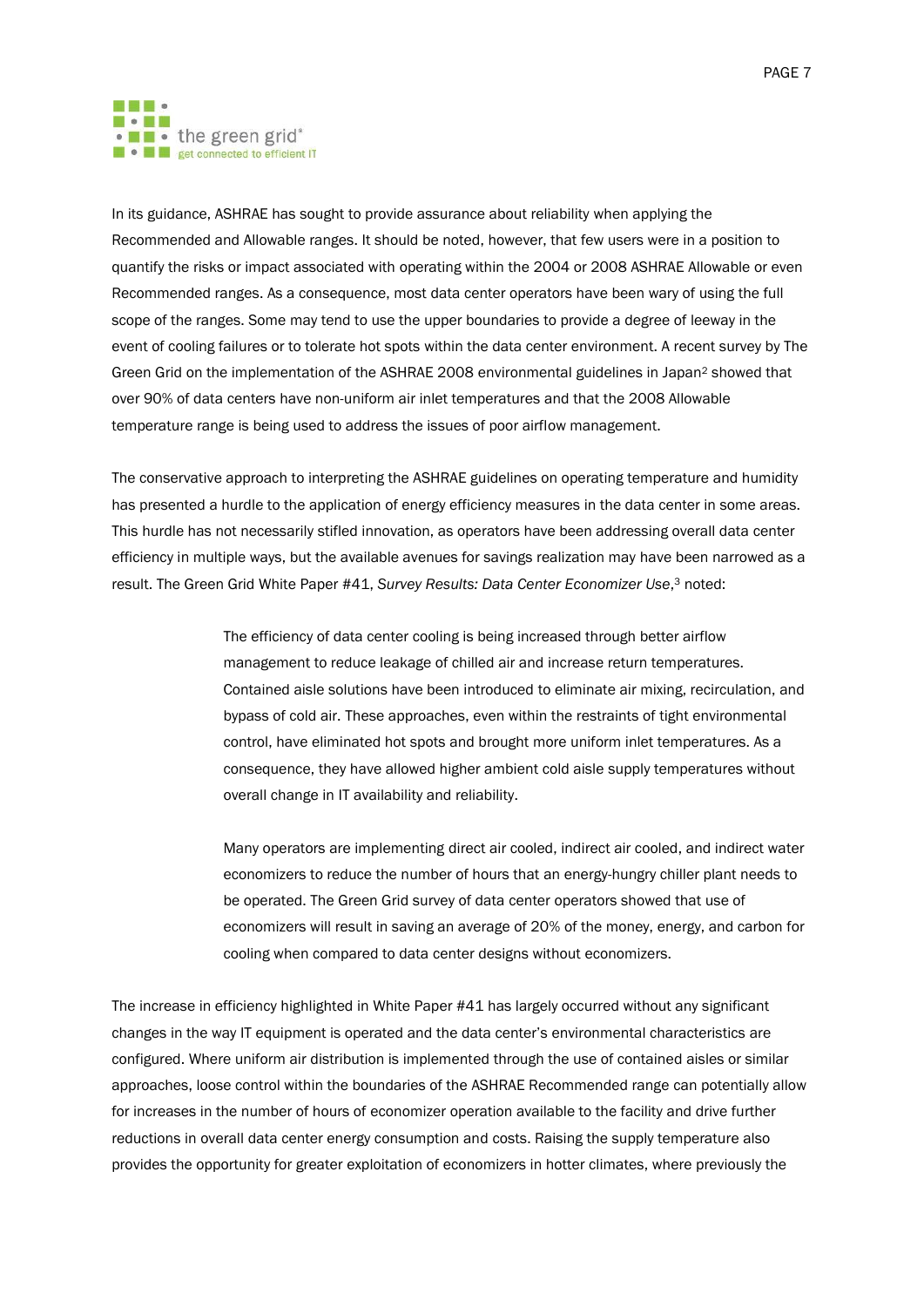#### . . . **MODES** . I . the green grid<sup>®</sup> **E e E** get connected to efficient IT

<span id="page-7-2"></span><span id="page-7-1"></span>economic benefit was comparatively small due to the limited number of available operating hours. The Green Grid's free cooling maps<sup>4</sup> and web tools<sup>5</sup> published in 2009 illustrate that when operation at up to 27OC in the Recommended range is allowed, air-side economization can be exploited more than 50% of the time in most worldwide geographies. In higher latitudes, this opportunity increases to at least 80% of the time.

<span id="page-7-3"></span>The Green Grid's 2012 free cooling maps<sup>6</sup> illustrate operation up to the limits of the ASHRAE A2 Allowable range of 35°C and demonstrate the potential for a greater impact of the use of economizers on energy efficiency. The maps show that 75% of North American locations could operate economizers for up to 8,500+ hours per year. In Europe, adoption of the A2 Allowable range would result in up to 99% of locations being able to use air-side economization all year.

Greater use of economizers also can drive down the potential capital cost of data centers by reducing the size of the chiller plant needed to support the building or by possibly eliminating the chiller plant entirely in locations where peak outside temperatures will not exceed economizers' supported environmental ranges.

Irrespective of the known benefits of raising supply temperatures, anecdotal evidence suggests that the average supply temperature of data centers has hardly changed in recent years. This conclusion is supported by the survey of Japanese implementation of ASHRAE [2](#page-6-0)008 environmental guidelines.<sup>2</sup> The principal reasons given for maintaining average supply temperatures around  $20^{\circ}$ C to  $22^{\circ}$ C are concerns about the effect of temperature and humidity on IT hardware reliability and about the corresponding impact on business service levels as the operating temperature is increased. Independently, operators also cite as a barrier the lack of clarity provided by vendors on product support and warranty factors when operating outside the Recommended range. The lack of reliable information on these topics has deterred many organizations from pursuing higher operating temperatures as a route to reduced energy costs.

# <span id="page-7-0"></span>III. Industry Change

The rise of cloud computing as a new IT service delivery model has been the catalyst for innovation across the whole spectrum of IT activities. This new model represents a conjunction of many existing and new technologies, strategies, and processes. For instance, cloud computing has brought together virtualization, automation, and provisioning technologies, as well as driven the standardization of applications, delivery processes, and support approaches. Combined, these technologies, services, and capabilities have triggered radical change in the way IT services are being delivered, and they have changed underlying cost structures and cost-benefit approaches in IT service delivery.

Early cloud innovators identified data center facilities as a major, if not prevailing, element of their service delivery costs. After all, when looking at cloud services and increasingly at big data and analytics operations, any opportunity to reduce overhead and facility costs can reduce net unit operating costs and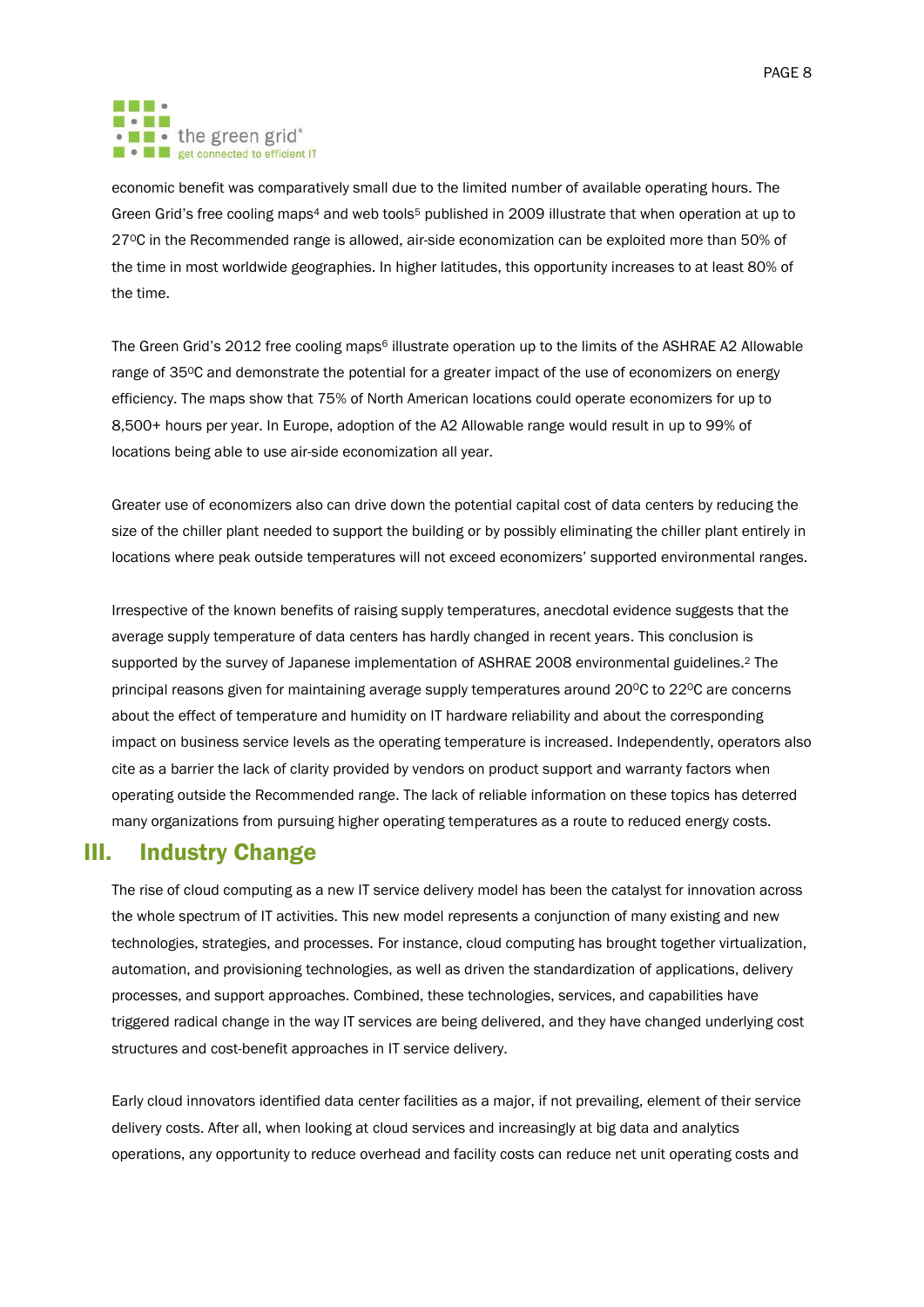PAGE 9

#### . . . **MODES** . I . the green grid<sup>®</sup> **E e E** get connected to efficient IT

potentially enable the data center to operate more economically. These savings can be used to increase the scale of the IT environment.

Inspired by their need for greater cost efficiencies related to supplying power and cooling for IT equipment, organizations operating at a cloud scale drove critical, innovative thought leadership. They were able to quickly demonstrate that air-side economizers and higher temperature data center operations did not have meaningful impacts on reliability and availability when measured against their service delivery targets. This latter point is important—the service levels offered in most cases were not necessarily the same as might be expected from an enterprise with a traditional IT model that assumes high infrastructure reliability and multiple component redundancy to deliver IT services.

The IT hardware used by some of these cloud services operators was typically custom built to their own specifications. Further, these cloud services operators were able to effectively decouple the services they offered from potential failures of individual compute or storage nodes and whole racks of IT equipment. They were even able to decouple the services from a complete failure of one (of several) data center facility. This type of abstraction from facility and IT hardware failure requires a very robust level of IT service maturity—a level that only recently is becoming a realistic target for most mainstream enterprise IT organizations. Nonetheless, the success of the cloud service organizations and their IT and business models has shown that there is room for innovation in more traditional data center operations and that previous assumptions about data center operation can be challenged.

Most organizations do not have the luxury of being able to specify and order custom-designed, custom-built IT equipment. Thus, any challenge to existing assumptions about data center operations has to occur within the confines of the available industry standard server (ISS) platforms across the industry. To help determine the viability of operating ISS platforms in a completely air-side-economized data center with a wider operating range than specified under ASHRAE 2008, Intel ran a proof of concept in a dry, temperate climate over a 10-month period, using 900 commercially available blade servers. Servers in the air-sideeconomized environment were subjected to considerable variation in temperature and humidity as well as relatively poor air quality. Even then, Intel observed no significant increase in server failures during their test period. "We observed no consistent increase in server failure rates as a result of the greater variation in temperature and humidity, and the decrease in air quality," noted Intel in its August 2008 report.<sup>7</sup> While this was not a strictly scientific study, it did confirm that industry standard servers could be used in this fashion and that further study and use was appropriate.

The Green Grid has observed a slow but steady increase in the adoption of wider operating envelopes. For example, Deutsche Bank recently announced its construction of a production data center in New York City that is capable of handling nearly 100% of the cooling load by using year-round air-side economization. The bank is able to cool its data center with no mechanical cooling necessary for at least 99% of the time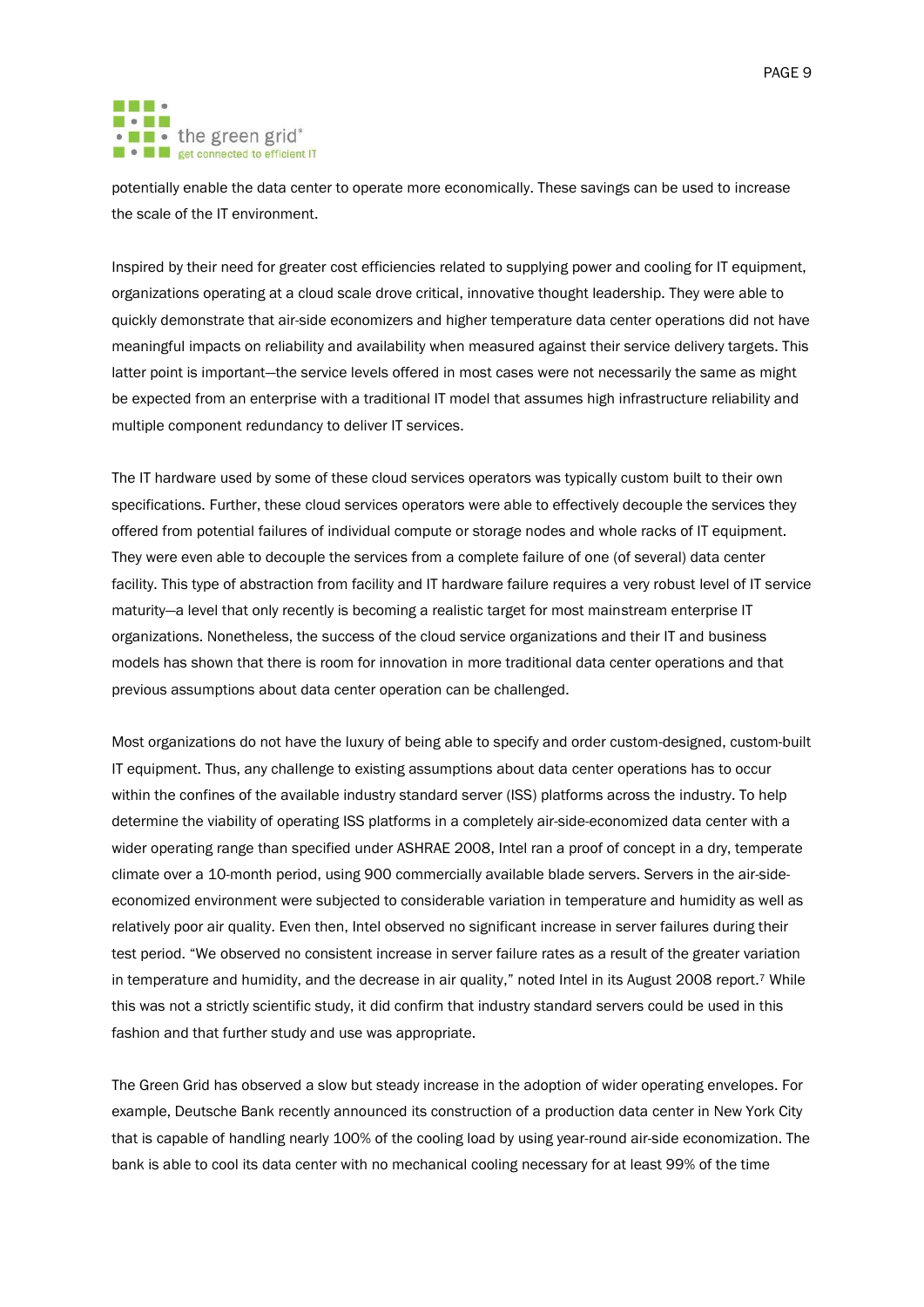

through a combination of facilities innovations and the willingness to operate IT equipment at an expanded environmental range. 8

# <span id="page-9-0"></span>IV. Concerns over Higher Operating Temperatures

Even given the data from the Intel study and the general trend toward leveraging wider operating envelopes, concerns about reliability and possible service-level impacts are not without merit. The relationship between increased temperatures and failure rates of electronics is well known and widely used to reduce the time required to perform reliability testing. What is not as well understood is the effect of temperature on the long-term reliability of IT equipment, apart from anecdotal evidence that servers in hot spots fail more frequently. There also remains disagreement on the importance and definition of "longterm" for most organizations. Effects such as ESD, particulate contamination, and corrosion at higher humidity levels also need to be considered.

Even if the theoretical potential for meaningful increases in failure rates was discounted, there remain more practical and immediate considerations to address when looking at wider operating ranges, especially at the higher end of the thermal range. There is a relationship between temperatures above a certain point and an increase in server power utilization. This relationship is largely due to the increased server fan power required to cool components and, to a lesser extent, to an increase in silicon electrical leakage current when operating at higher ambient temperatures.<sup>9</sup>

<span id="page-9-1"></span>Additional observations show that some traditional, mechanical chiller cooled data centers have a "sweet spot" where operators can minimize overall energy consumption. This point exists at the intersection between the mechanical cooling energy consumption (which decreases as the operating temperature increases) and the IT equipment energy consumption (which increases as ambient air temperature rises past a point). Whereas chiller efficiency improves with increasing inlet supply temperature and reduces energy consumption, the power consumption of the IT equipment increases with inlet temperature past a point, which can be expected to vary between device types.<sup>10, 11</sup>

<span id="page-9-2"></span>Data center operators frequently cite the perceived potential impact of higher temperature operation on support and maintenance costs as a significant deterrent to adopting wider operating ranges. Most IT equipment vendors warrant recent equipment for operation in both the 2008 and 2011 Recommended and Allowable ranges of the ASHRAE classes. However, there is often some ambiguity as to any operating restrictions, and vendors do not necessarily clearly articulate the duration of supported operation at the limits of the ranges. In recognition of the lack of clarity on warranties, the European Union, in its 2012 update of the Code of Conduct for Data Centre Energy Efficiency,<sup>12</sup> added a requirement for vendors to clearly publish information that specifies any such limitations in the operation of IT equipment.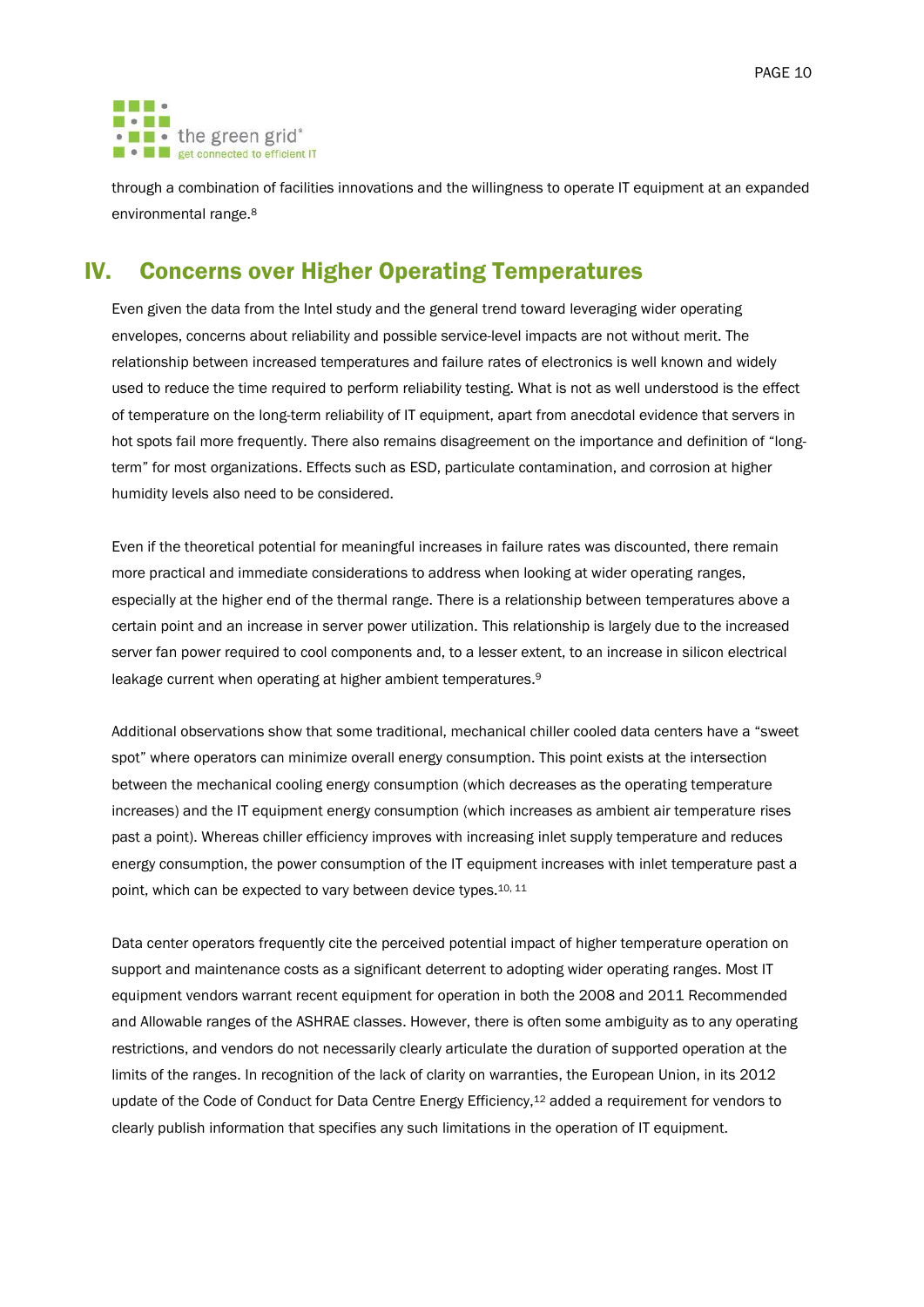

## <span id="page-10-0"></span>IT RELIABILITY AND TEMPERATURE

The lack of historical authoritative data on any change in reliability that may occur when operating IT equipment at wider thermal and humidity bands has been a stumbling block to change. This historical murkiness has stopped some users and operators from building models and business cases to demonstrate that an economized data center using higher temperatures is viable and will not meaningfully and negatively affect the level of business service offered.

The Intel study in 2008 was the first study made public that used industry standard servers to demonstrate that reliability is not significantly or materially affected by temperature and humidity. At the time the Intel study was released, this conclusion was met with surprise, although perhaps it should not have been unexpected. For many years, IT systems design specifications have required that high-power components be adequately cooled and kept within vendors' specifications across the equipment's supported operating range. ASHRAE published data in its 2008 guidance paper, *Environmental Guidelines for Datacom Equipment—Expanding the Recommended Environmental Envelope*, that documented the change of internal component temperature for a typical x86 server with variable speed fans as the inlet air temperature changed. (See [Figure 1.\)](#page-10-1)



<span id="page-10-1"></span>

The 2008 ASHRAE paper shows that the external temperature of the processor packaging (TCASE) remains fairly constant and within its design specification, largely due to server fan speed increasing to mitigate the effect of the external temperature increase. As a consequence, the reliability of this component is not directly affected by inlet temperature. What can be established is that server design and airflow management are crucial influences on the reliability of server components, due to the change in operating temperature of these components, but the servers are designed to mitigate changes in inlet temperatures as long as those changes stay within the equipment's designated operating range.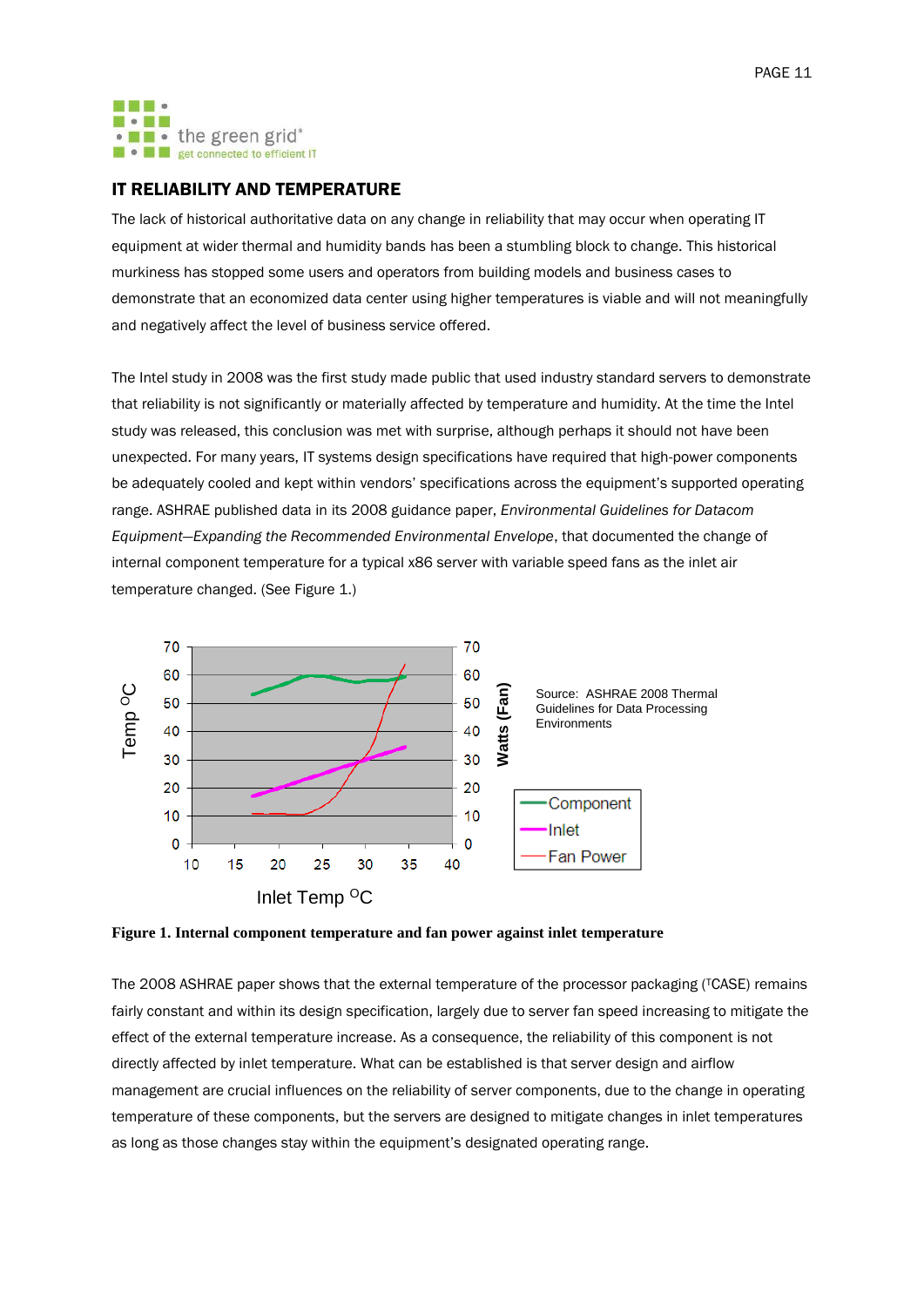#### . . . **MODES**  $\cdot$   $\blacksquare$   $\bullet$  the green grid $\degree$ **E e E** get connected to efficient IT

What can also be seen from this data is that server fan power consumption rises rapidly to provide the necessary volume of air flowing through the processor heat sinks to maintain the component temperature within the allowed tolerance. Also note that the increase in fan power consumption only becomes meaningful past roughly 25°C, toward the limit of the Recommended range. Specifically, the increase in data center operating temperature had no impact on server power consumption until the inlet temperature reached this range. (Newer equipment and equipment designed to class A3 exhibits slightly different characteristics and will be discussed later.)

The industry's understandable focus on life cycle energy consumption for devices has driven a number of changes and innovations in more recent systems. Advancements in the design of these systems continue to reduce power consumption at many temperature levels, and the industry has continued to innovate in an attempt to drive down the required energy consumption as operating temperatures rise. However, the increased power and airflow associated with extended environmental ranges continue to be factors that need careful consideration. Additional implications of the increase in airflow will be discussed later.

In 2011, ASHRAE introduced its paper, *2011 Thermal Guidelines for Data Processing Environments – Expanded Data Center Classes and Usage Guidance*[1](#page-5-1) to provide further guidance and direction for the IT and data center industries. One of the datasets presented in this ASHRAE paper was a normalized chart of relative server failure rates when evaluated against temperature, based on reliability data from multiple hardware vendors. [Figure 2](#page-11-0) is a plot of the change of the failure rate for multiple devices and vendors, showing the spread of variability between devices and the mean value at specific temperatures. This shows the change in the rate of server failures with temperature. Each data point is not the actual number of failures, but the relative change in failure rate among a heterogeneous sample of devices from multiple vendors.



Continuous operational temperature in C

<span id="page-11-0"></span>**Figure 2. ASHRAE 2011 Relative failure rate with temperature for volume servers**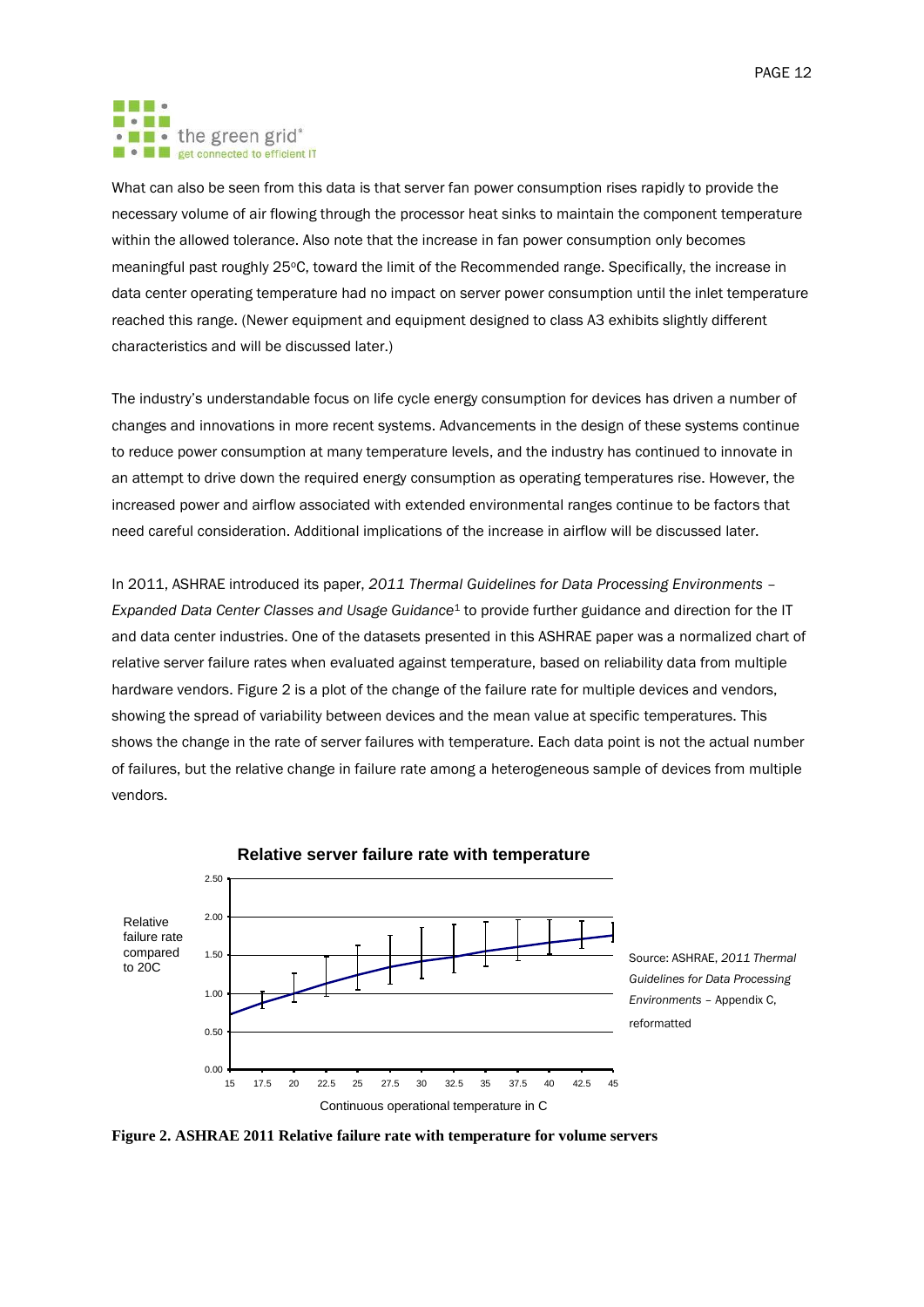#### . . . **Modu** . I . the green grid<sup>®</sup> **E e E** get connected to efficient IT

The device failure rate shown above is normalized to 1 at 20°C. Thus, [Figure 2](#page-11-0) demonstrates that for continuous operation at 35°C, the failure rate is close to 1.6 times higher than for continuous operation at 20<sup>o</sup>C.

Whether this increase is meaningful requires a bit of analysis. To illustrate the impact of this increase, consider a hypothetical data center with 1,000 servers. Assume that this data center typically expects an average of 10 servers to undergo some kind of failure within a given year when operating continuously at 20°C. Given this baseline, if the example data center were to be operated continuously at 35°C instead of 20OC, one would expect to see an average of 16 server failures. This represents an average net increase of six server failures over the baseline rate, or simply six additional failures across a population of 1,000 installed servers.

In this example, continuous operation at 35°C would represent a measurable impact on the availability of the population of servers when compared to continuous operation at 20°C. If a more conservative approach is applied to the example data center, where it continuously operates at  $27^{\circ}$ C (as opposed to 35OC), an average increase of 2.5 failed servers could be expected across the 1,000-server population. More specifically, in this population of 1,000 servers, it would make sense to see an increase of failed servers from the baseline average of 10 per year at a continuous operation at 20°C to 12.5 per year at a continuous operation at 27°C.

#### The Relationship between Operation Duration and Failure Rates

It is important to note that the ASHRAE failure rate guidance and the example above both explicitly presume *continuous operation* at the given temperature. However, the application of the principles discussed here would tend to result in operations that are *discontinuous*. Specifically, it can be expected that most operations would result in a degree of floating ambient temperatures, where the actual ambient temperatures are more closely aligned with the capabilities of the economizers on a given day. For instance, operations at the upper portion of the selected thermal range would occur part of the year and likely only part of the day even on those days. Thus, while a number of operating hours can be expected at the upper temperature referred to in [Figure 2,](#page-11-0) that operation would be discontinuous. The guidance provided by ASHRAE is that the maximum rate of change of operating temperature should not exceed 5°C per hour where tape devices are used or 20°C per hour where only disk devices are used. The actual rate of change for most environments will be significantly lower than the maximum permitted, in which case the effects of thermal stresses caused by changes in operating temperature may be discounted for the expected working life of a device. In short, the number of hours that a device operates at a given temperature within the allowable range is the prime determinant of its failure rate, and the effects caused by changes in temperature are themselves not a driver of failures during the device's useful life.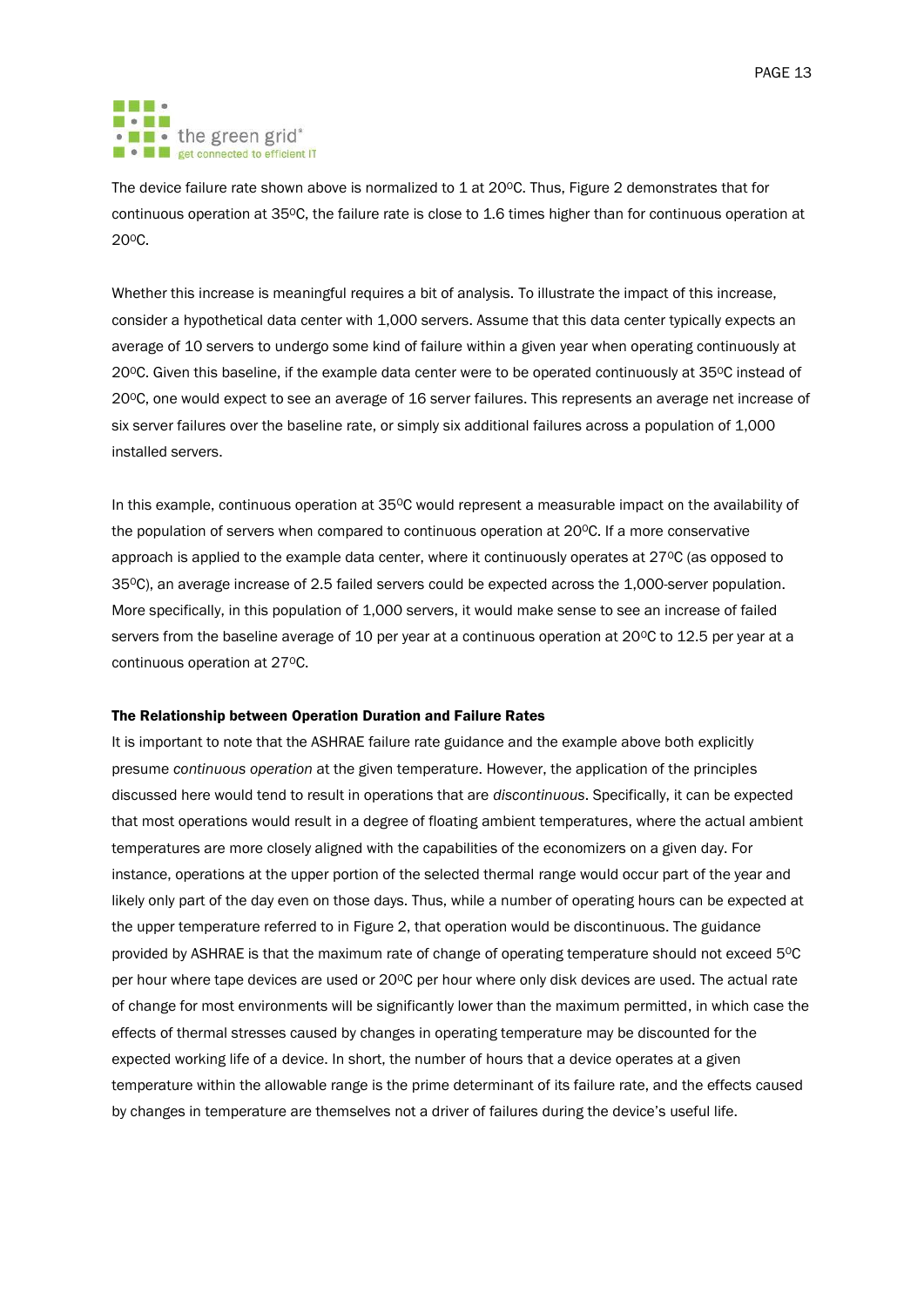PAGE 14

#### . . . **Modu** • **I** • the green grid<sup>®</sup> **E e E** get connected to efficient IT

Consequently, the known data suggests that short-duration operations at or above 20°C may only increase the failure rate for the particular duration, or they may have no measurable impact on failure rates for the expected lifespan of the installed equipment. The second point is that operation below 20°C tends to decrease the failure rate. A potential scenario is a data center operating regime that combines floating operation both above and below 20°C, weighted to follow the mathematical distribution shown in [Figure 2.](#page-11-0) Short-duration operation at up to 27 $\degree$ C could be balanced by longer-term operation at just below 20 $\degree$ C to theoretically maintain the normalized failure rate of 1. This approach is discussed later in this paper.

The actual number of equipment failures for a given data center will depend on the individual level of reliability of the chosen hardware vendors and devices at corresponding points in the hardware's supported thermal operating range. In addition, the illustration above does not take into account the effects of preventative maintenance actions triggered by hardware-generated predictive failure alerts. Although these maintenance actions may be required more often, the likelihood of a server failing (resulting in unplanned downtime) is arguably reduced. Even more important is the understanding of what it means for a server to "fail." Different organizations would apply different definitions for a server failure; they may start the count from any unplanned component failure (fault) or, in contrast, start the count at a predictive failure alert. The significance of one approach versus the other would be organizationally specific.

Thus, each organization would need to look at the ASHRAE server failure rate model, understand its general nature, and apply the model to work within its specific context. For organizations with highly mature change and maintenance processes, the theoretical impact of any operating temperature increase may be tempered by the processes' ability to absorb the potential increase in failures. Moreover, organizations that leverage IT architectures that are largely abstracted from underlying hardware, such as in highly virtualized and cloud environments, may argue that there is no substantive impact to their IT operations availability or level of risk, given the resiliency built into their IT architectural models. In other words, the application of best practice IT platform design may, for some organizations, render any perceived or actual increase in failure rates (as described here) wholly inconsequential.

Other organizations may approach the equipment failure question in alternative ways. For instance, for some organizations, the cost savings derived from operating at higher ambient temperatures may easily pay for any potential increase in maintenance costs (such as component failures). As long as the equipment vendors support operation of their equipment at this higher temperature, and appropriate maintenance and/or warrantee contracts are maintained as typical, then the actual realized maintenance costs to an organization may be minimal. For these organizations, the cost impact may be as little as the labor used to execute the repair work and conceivably some accounting of the cost of scheduled and unscheduled downtime. Of course, this presumes that the IT organization is able to support its service level obligations and targets with a slightly elevated equipment failure rate; thus, all analyses would necessarily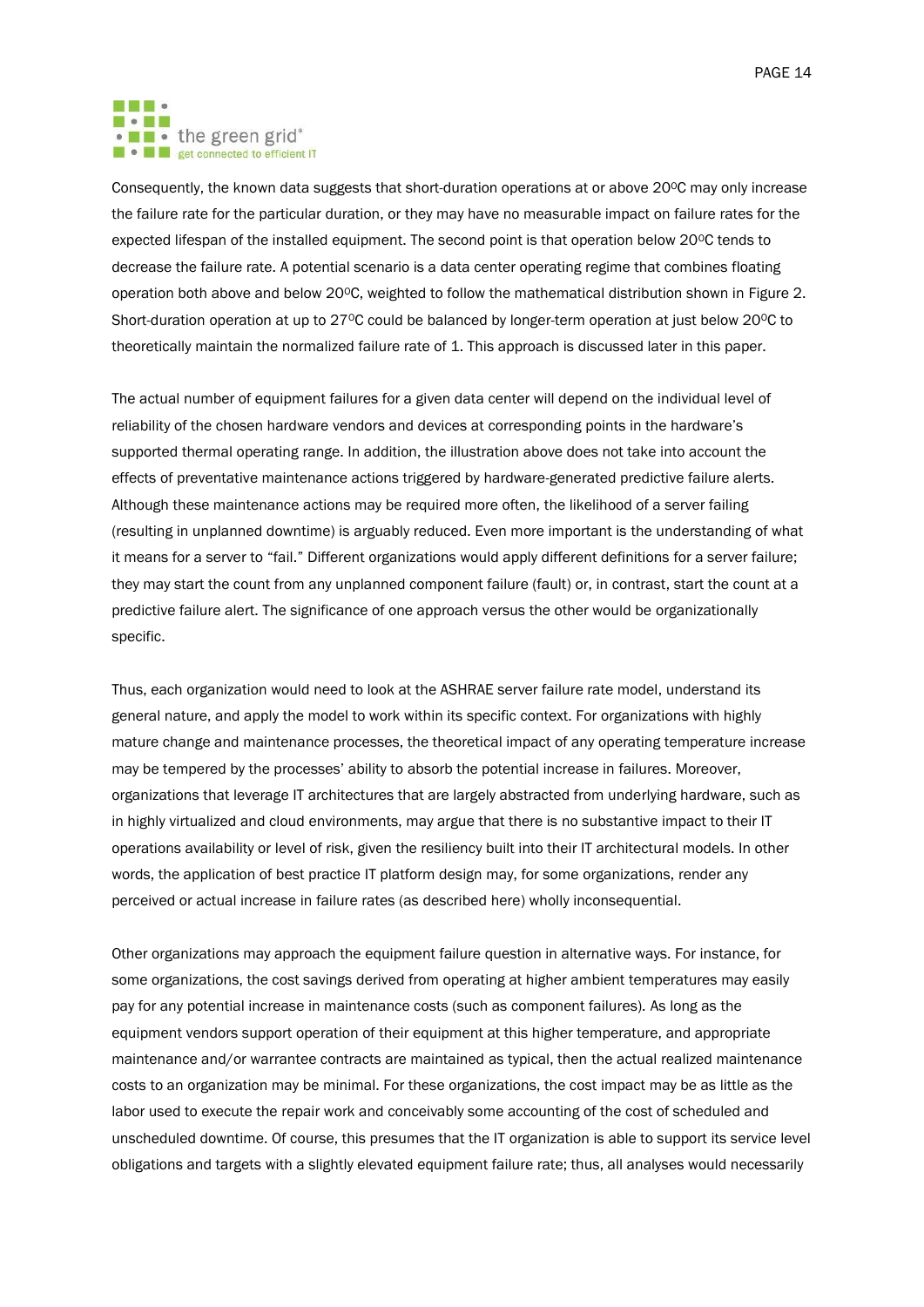#### . . . **MI - 2 MI** • • the green grid\* **E e E** get connected to efficient IT

 $\overline{a}$ 

require some thought and planning to account for these and other organizationally specific needs and constraints.

Additional points can be drawn from ASHRAE's *2011 Thermal Guidelines for Data Processing Environments - Expanded Data Center Classes and Usage Guidance. The normalized failure rate data<sup>a</sup> the* paper presents is broken out by bin within Appendix C. (Se[e Figure 2.](#page-11-0)) A "bin" is simply a five-degree range of temperatures, along with the number of hours of occurrence during a year. The observation here is that the anticipated rate of failure at a particular temperature is influenced by the number of operating hours at that point. Specifically, a bin breakout of the expected operating temperatures in a given data center can be used to establish a rough expected change in failure rates on the basis of the temperature distribution.

The overall consequence of these factors is that short-duration operation above  $20^{\circ}$ C only increases the failure rate for that duration. In addition, operation below 20<sup>o</sup>C decreases the failure rate for that corresponding duration. A potential scenario may involve a data center operating regime that combines operation at both above and below 20<sup>o</sup>C, weighted to ensure no overall change in failure rate or even a reduction in likely failures, depending on the temperature of the data center as it stands today.

## <span id="page-14-0"></span>POWER CONSUMPTION INCREASE WITH TEMPERATURE RISE

As temperature rises past a point, one can expect the power consumption of the IT equipment to rise as well. There are two factors that primarily determine the increased demand for power in relation to a rise in temperature. The first is the increase in fan power that is used to boost the volume of airflow, which correspondingly provides adequate cooling of the processor and other components. The second factor is silicon leakage current in server components. [Figure 3](#page-15-0) illustrates the relationship between server power consumption and temperature for a range of industry standard servers.

a It is important to note that ASHRAE describes this normalized failure rate as the "X-factor" in its discussion.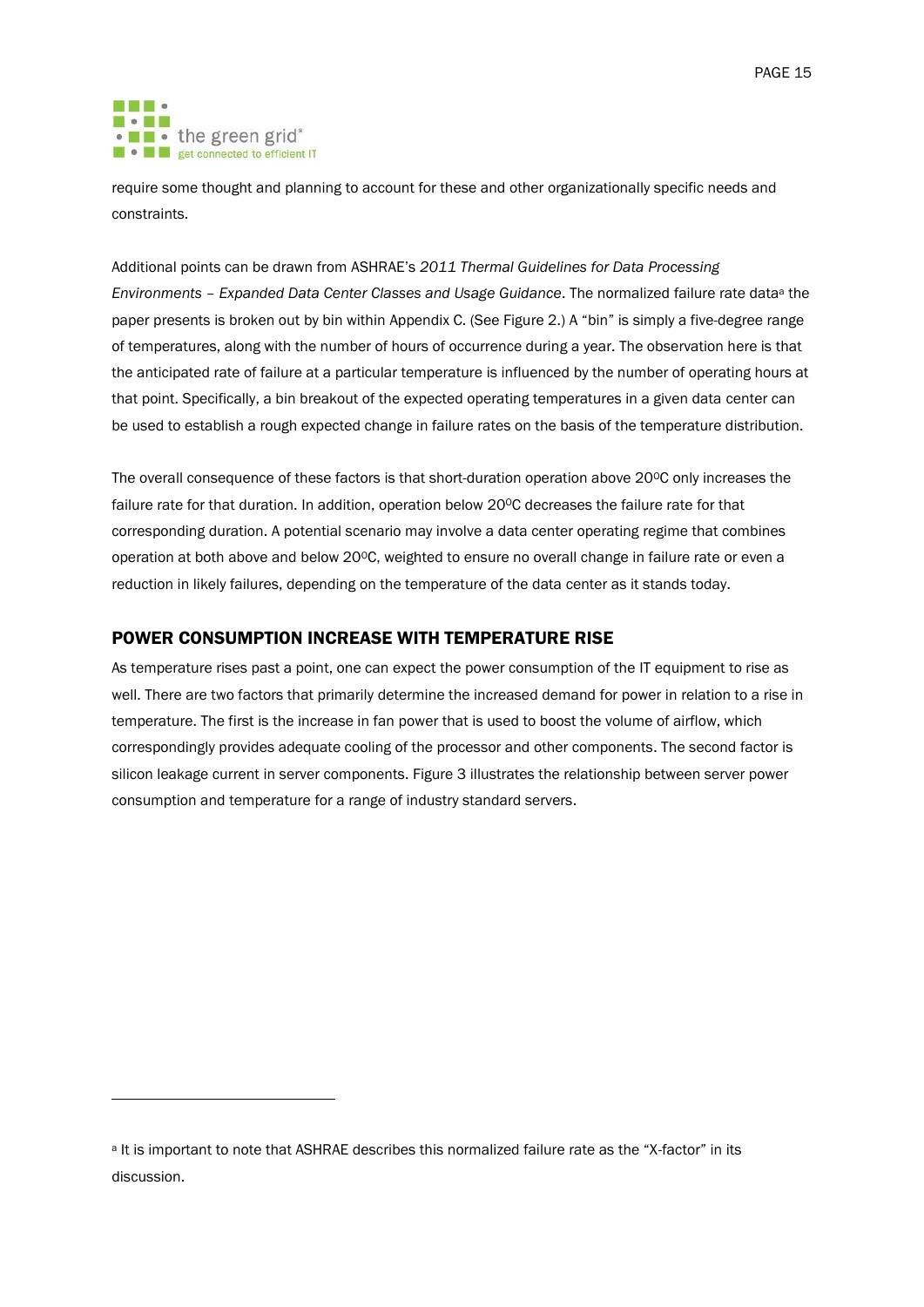



<span id="page-15-0"></span>**Figure 3. Relative increase in server power against inlet temperature for ASHRAE class A2 and A3 devices** Source: ASHRAE 2012 Third Edition, Thermal Guidelines for Data Processing Environments

[Figure 3](#page-15-0) comes from the 2012 *Third Edition of the ASHRAE Thermal Guidelines for Data Processing Environments*. <sup>13</sup> It illustrates power consumption against temperature data for multiple vendors and devices, showing class A2 devices on the left and the more recently introduced class A3 devices on the right. A non-linear increase in power consumption is clearly evident in both charts. While leakage current rises linearly with temperature, [9](#page-9-1) fan power consumption increases non-linearly with the desired airflow, increasing more rapidly than IT operating temperature as the speed of the fans is ramped up to maintain device component temperature within specification. [Figure 3](#page-15-0) shows that operating at the top of the Allowable range could cause devices to use up to 20% more power than operating at 20°C. This effect needs to be factored into the power distribution design of a data center that solely uses economizers. Indeed, one of the reasons that ASHRAE identified its Recommended and Allowable ranges was the significant increase in server power consumption due to the increase in fan speeds as the supply temperature exceeds 25°C to 27°C.

The ASHRAE analysis also highlights the variation of power consumption among device models and vendors, potentially an important consideration when modeling the efficiency of a new data center. Similarly, the age of a given server is a noteworthy factor. Newer servers are likely to be able to handle increased inlet temperatures in a more efficient manner than older servers, and the distribution of old and new equipment within a given real-world data center will significantly influence expected and realized failure rates. Form factor can also be a consideration. For instance, 1U rack servers are at a disadvantage in that they tend to be less efficient than larger devices when handling higher inlet temperatures because of the smaller size and higher rotational speed of the fans used. Consequently, these servers are also more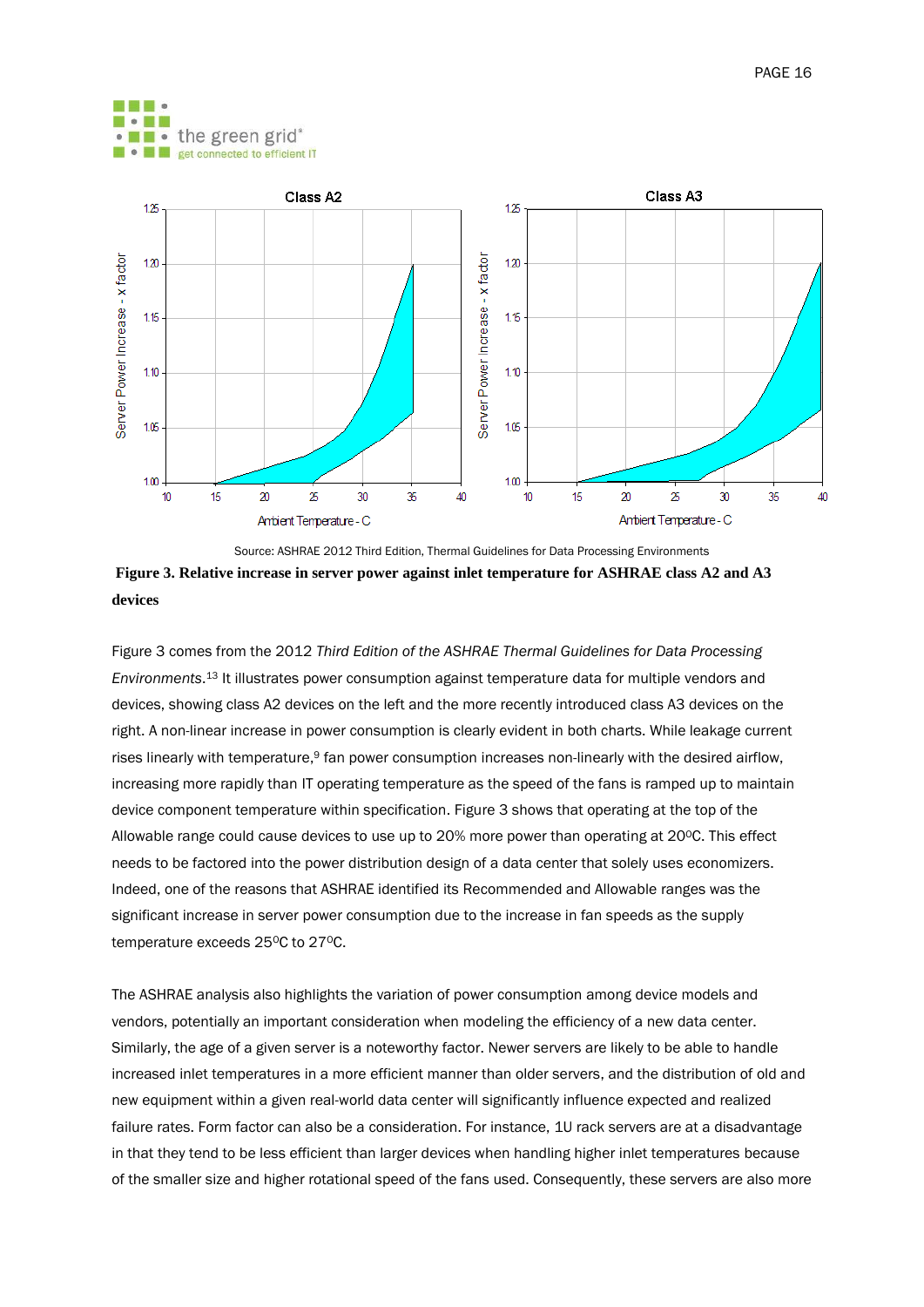#### . . . **MODES**  $\cdot$   $\blacksquare$   $\bullet$  the green grid $\degree$ **CONTRACT OF PERIODICAL PROPERTY OF STATE OF STATE OF STATE OF STATE OF STATE OF STATE OF STATE OF STATE OF STATE OF STATE OF STATE OF STATE OF STATE OF STATE OF STATE OF STATE OF STATE OF STATE OF STATE OF STATE OF STATE**

likely to exhibit higher increases in energy consumption due to the corresponding rises in inlet temperature. Blade servers and newer, modular form factor servers typically use larger fans at lower rotational speeds to achieve the same volume of airflow. Hence, they can be more efficient while demonstrating lower increases in power consumption as inlet temperature rises.

The industry's current innovation curve is steep; vendors are designing servers and other IT equipment to handle increased inlet temperatures better with each generation. As a result, the charts in [Figure 3](#page-15-0) show strong evidence of technology evolution since ASHRAE announced its A3 and A4 classes. The chart on the right shows that vendors of newly released class A3 devices are able to support operation at up to 40°C with the same power characteristics as the previous class A2 devices operating at up to  $35^{\circ}$ C, as shown on the left. There is obviously wide variation among devices and vendors, although a general observation is that, as the temperature rises, the increase in power consumption of a class A3 device is typically only 50% of that of a class A2 device.

The increased server fan power demands at higher temperatures have a distorting effect on IT power consumption at higher temperatures and therefore on overall data center PUE. For instance, the increased server power demands under these conditions result in the perverse effect of reducing the effective PUE at these higher temperatures—at the expense of increased absolute energy consumption. The PUE metric is intended to help operators understand a data center's overall efficiency and reduce energy consumption. Using the increased server power consumption to manipulate the presented PUE figure is an approach that is not advocated.

Along with the increase in fan power consumption, an even more important effect for data center designers is the change in the required airflow volume with changes in temperature. This relationship is shown in [Figure 4.](#page-16-0)



Source: ASHRAE Whitepaper – 2011 Thermal Guidelines for Data Processing Environments

<span id="page-16-0"></span>**Figure 4. Relative change in server airflow with inlet temperature**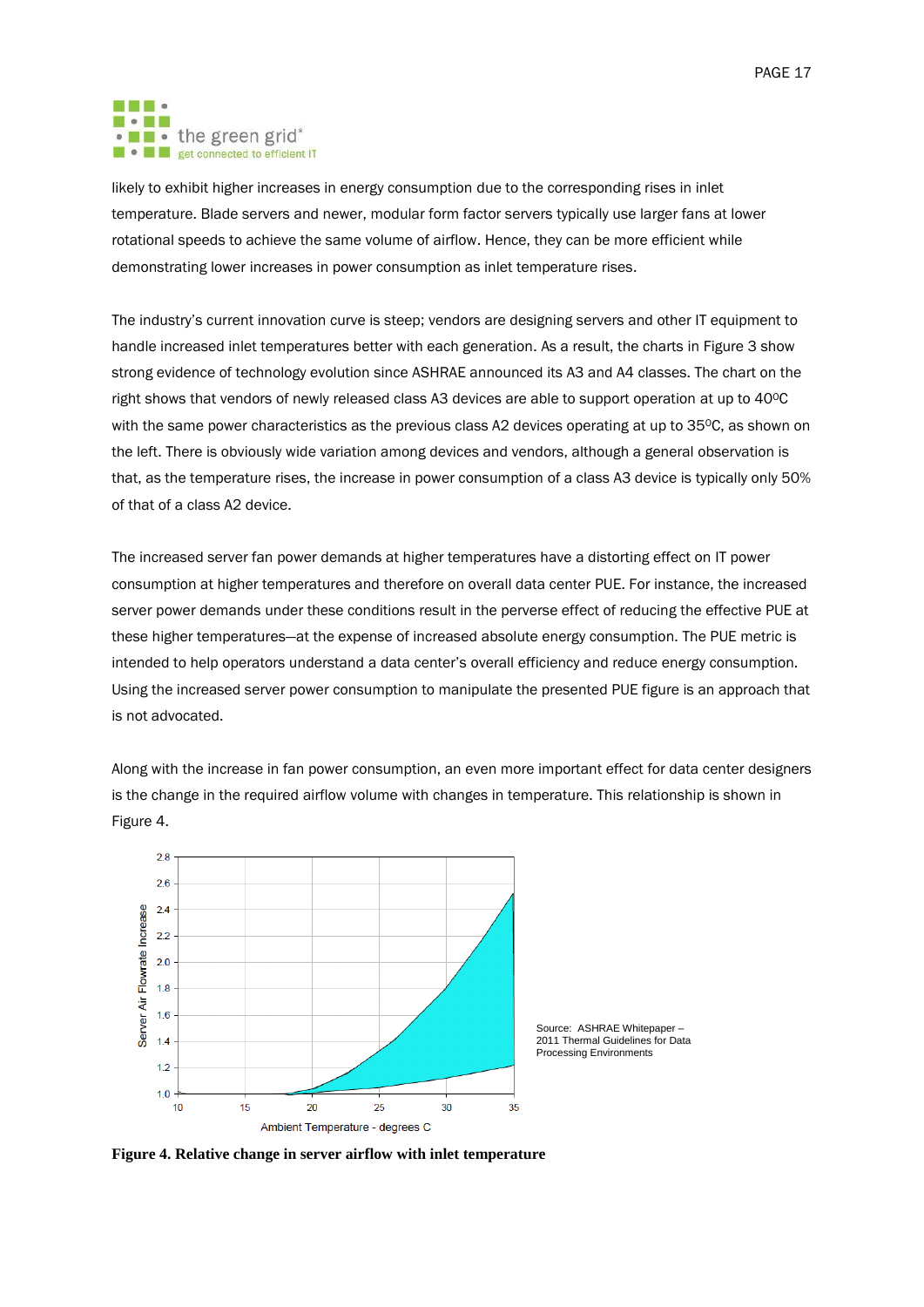#### . . . **MODES** . I . the green grid<sup>®</sup> **CONTRACT OF PERIODICAL PROPERTY OF STATE OF STATE OF STATE OF STATE OF STATE OF STATE OF STATE OF STATE OF STATE OF STATE OF STATE OF STATE OF STATE OF STATE OF STATE OF STATE OF STATE OF STATE OF STATE OF STATE OF STATE**

[Figure 4](#page-16-0) shows that, compared to operation at 20°C, operation at 35°C in 2011 with A2 class servers could require more than twice the volume of airflow to maintain the correct internal component temperature. For data centers, this is a very different design point; airflow volume now becomes as important as temperature and humidity control. Similar to the increase in power consumption, it is expected that A3 class servers will show reduced airflow requirements compared to A2 class servers at the same temperature.

# <span id="page-17-0"></span>V. Exploiting Air-Side Economizer Cooling

To support the exploitation of economized cooling approaches, The Green Grid published two sets of free cooling maps, first in 2009 and again in 2012. The 2009 free cooling maps<sup>[4](#page-7-1)</sup> and tools<sup>[5](#page-7-2)</sup> enable data center operators in North America, Japan, and Europe to identify the level of benefit that air-side and water-side economized cooling would bring while working in the ASHRAE Recommended range of up to 27°C. The 2009 map for Europe, [Figure 5,](#page-17-1) uses light-to-dark blue shading to show that most European data centers could expect at least 7,000 hours a year of air-side economizer operation when the external temperature was less than 27°C. This represents up to 80% of operating time.



<span id="page-17-1"></span>**Figure 5. 2009 Europe free cooling map 27<sup>o</sup>C**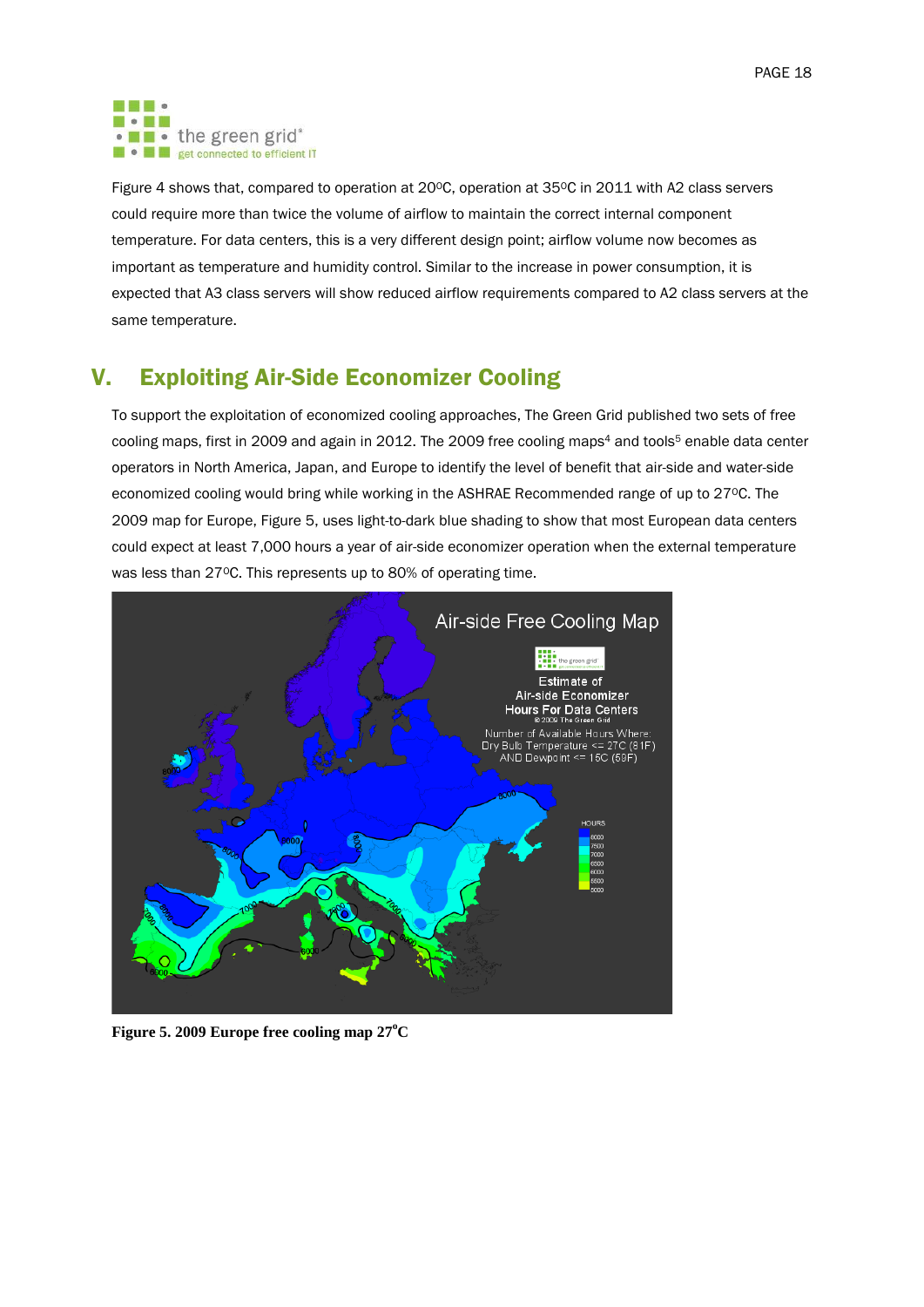



<span id="page-18-0"></span>**Figure 6. 2009 North America free cooling map 27<sup>o</sup>C**

[Figure 6](#page-18-0) shows the corresponding map for North America, where the 7,000-hour line is more restricted due to the climate. That said, the 5,500-hour-and-above line (shaded in green to dark blue) represents 60% of operational time and covers much of the United States and Canada. This offers data centers significant potential for energy savings by operating up to the limits of the ASHRAE Recommended range of 27°C.

The Green Grid'[s](#page-7-3) 2012 maps<sup>6</sup> illustrate operation up to the limits of the ASHRAE A2 Allowable range of 35°C and show a potentially greater impact of the use of economizers. [Figure 7](#page-19-0) shows that 99% of locations in Europe can use the A2 Allowable range and take advantage of economizer mode cooling all year. [Figure 8](#page-19-1) illustrates that 75% of North American data centers can operate economizers up to 8,500+ hours per year.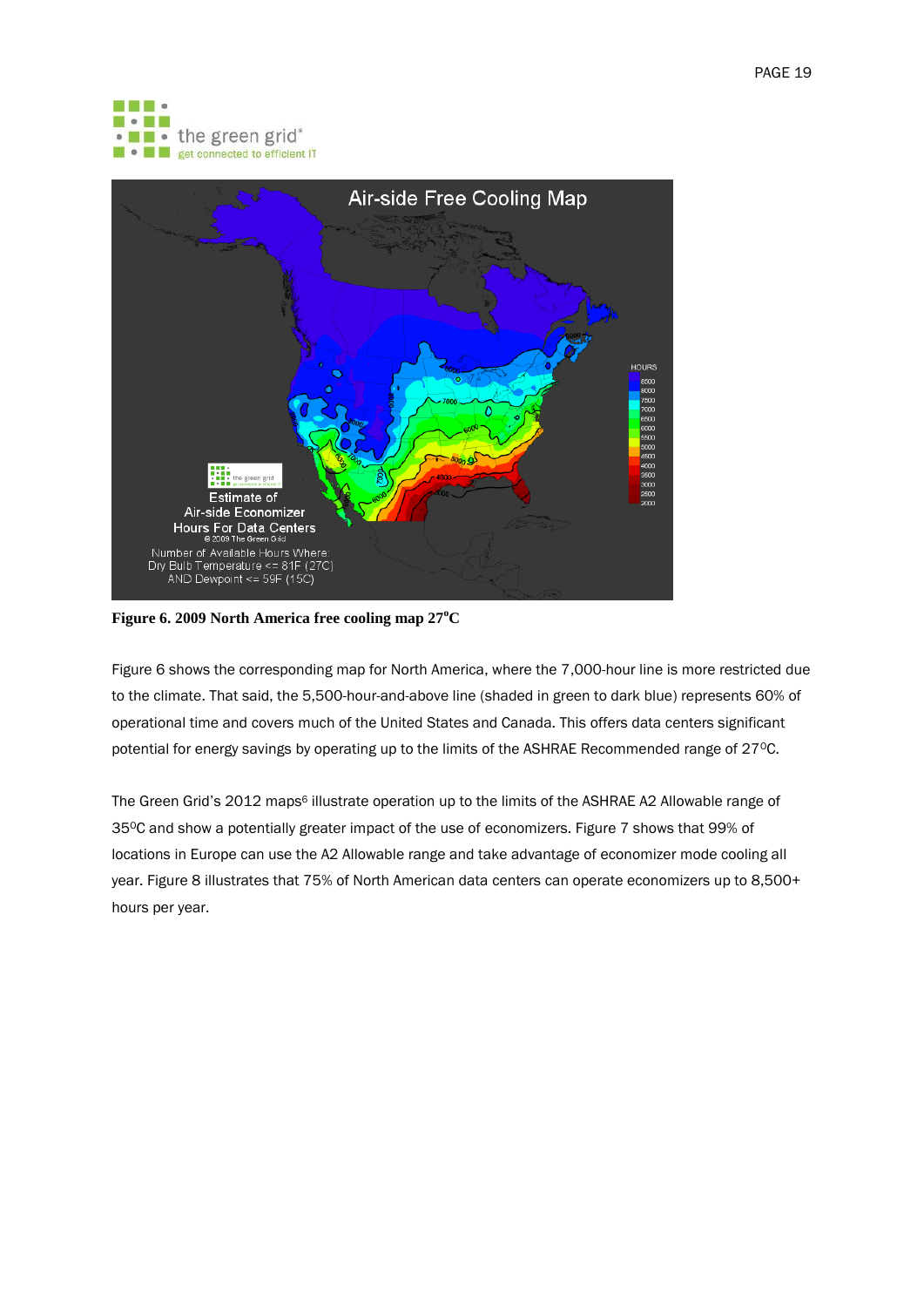



**Figure 7. 2012 Europe free cooling map 35<sup>o</sup>C**

<span id="page-19-0"></span>

<span id="page-19-1"></span>**Figure 8. 2012 North America free cooling map 35<sup>o</sup>C**

As noted earlier, many data centers are still operating with inlet temperatures in the 20°C to 22°C range. This greatly limits the duration that economizers can be used and the economic benefits that can be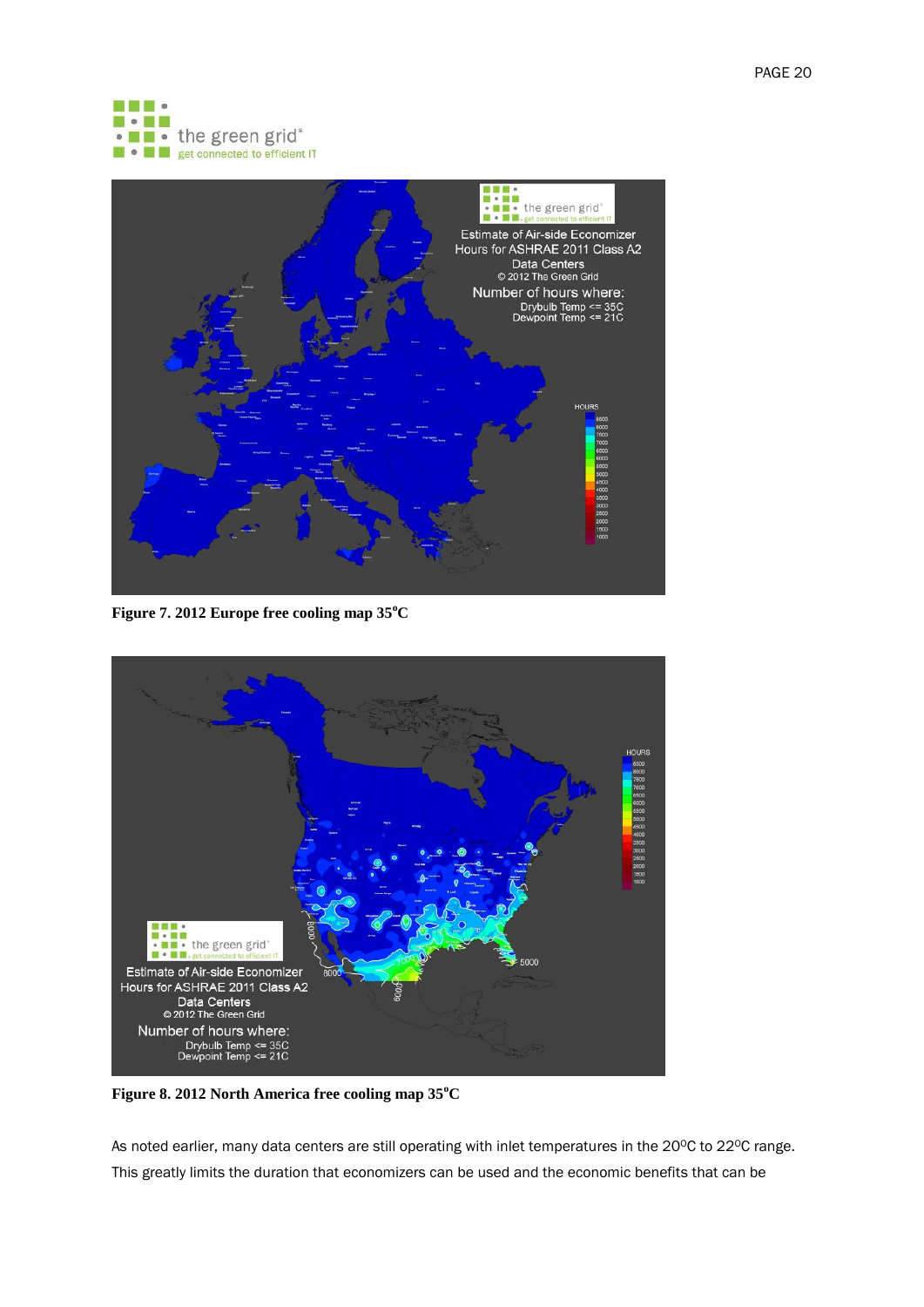#### . . .  $\blacksquare \bullet \blacksquare \blacksquare$ . I . the green grid<sup>®</sup> **D** • **D** get connected to efficient IT

derived, although The Green Grid's recent economizer survey suggested even that limited operating range would result in 20% lower operating costs. Where good airflow practices are used—such as contained aisles to provide consistent supply temperatures to all devices irrespective of placement—the energy savings benefit from limited operation at up to 27°C (as illustrated in The Green Grid free cooling tool) is significantly greater.

It is important to note that any increase in total server energy consumption resulting from a rise in inlet temperature in an air-side economized data center is likely to prove inconsequential in comparison to the data center build and running costs associated with a restricted operating range and the use of mechanical chiller based cooling. In other words, the incremental costs from operating an air-side-cooled data center, with occasional increased server energy consumption, are almost certainly lower than the extra cost associated with using mechanical cooling to maintain a constant supply temperature when external ambient temperatures are toward the top of the range. In most cases, where the supported environmental range is not exceeded, installing mechanical cooling to reduce the inlet temperature to achieve lower server energy consumption would not prove to be an overall cost- or energy-efficient approach.

## <span id="page-20-0"></span>THE EFFECT OF BROADENING OPERATING REGIMES

To explain the effect on reliability of higher supply temperatures, ASHRAE published data in its 2011 paper that shows the ambient temperature range for major international cities, as expressed in 5°C-bin increments. This data illustrates the duration that devices would likely need to operate at above 20°C in a data center with only air-side economization. The data includes a reasonable assumption of an increase in data center supply air temperature of 1.5°C above the outdoor ambient temperature.

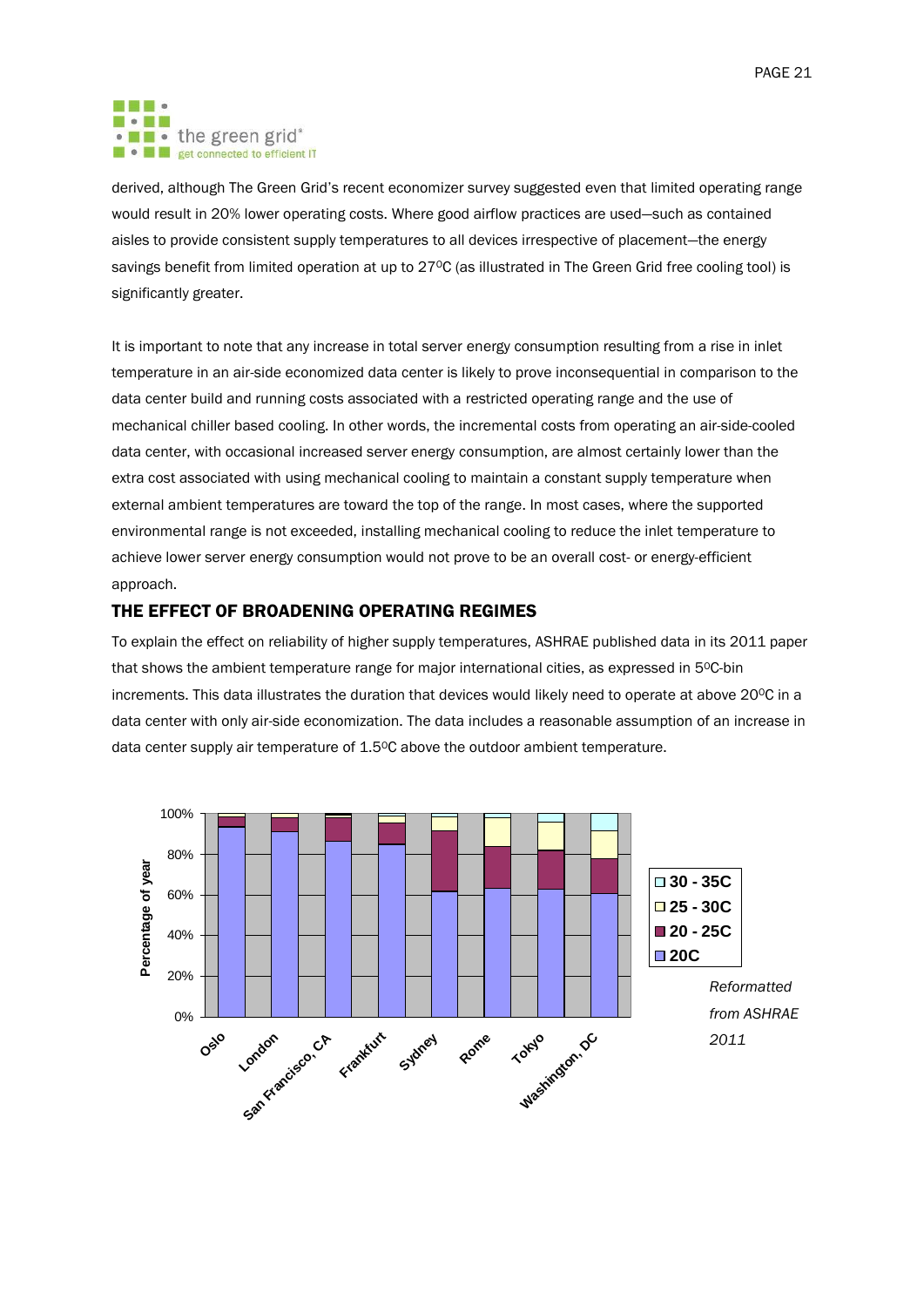#### . . . **MODES**  $\cdot$   $\blacksquare$   $\bullet$  the green grid $\degree$ **E e E** get connected to efficient IT

## <span id="page-21-0"></span>**Figure 9. Percentage of the year during which major international cities' temperatures fall within the ASHRAE class A2 Allowable range**

[Figure 9](#page-21-0) is an example of the ASHRAE 2011 data for cities across the world. The figure's blue shaded areas show the percentage of time that the data center can expect to operate with an external air supply temperature below 20°C. The purple shaded area illustrates the percentage of operating time between 20OC and 25OC, and the figure continues to show the percentage of expected operating time, expressed in yellow and green, up to 35°C. This data illustrates that, for some major international cities, the external temperature is only above 20 $\degree$ C for less than 10% of the year. If the region up to 25 $\degree$ C is included, the duration of time above 25<sup>o</sup>C ranges from less than 20% down to less than 2%. Thus, the higher the allowable inlet temperature, the more geographic areas that can be considered for exclusively air-side economized data center cooling.

If the temperature duration data for a particular data center location is combined with the reliability data for each temperature increment (as presented earlier in [Figure 2\)](#page-11-0), the impact on overall reliability and failure rates for different operating regimes can be determined. This operating approach assumes that the supply temperature tracks the external temperature and that appropriate airflow management is implemented to avoid hot spots. Low external temperatures are mitigated by the reintroduction of hotter exhaust air (recirculation).

A number of different data center operating scenarios can be considered for economizer operation. The ASHRAE 2011 paper uses an example of a data center located in Chicago, where the temperature is below 20OC for much of the year. Chicago reaches higher temperatures during the summer months, but only for limited periods. The supply temperature tracks the external air temperature down to a minimum of 15°C and up to a maximum of 35°C. From the prior discussion on the nature of the failure rate distribution, recall that the effect of server operations with inlet temperatures below 20<sup>o</sup>C tends to reduce the failure rate. Correspondingly, operating at above 20 $\degree$ C tends to increase the failure rate. The time the average data center server operates at a given temperature determines the actual expected failure rate within that data center. The aggregate failure rate for the example Chicago operating regime is calculated as 0.99, compared to a failure rate of 1 for this white paper's baseline: continuous operation at  $20^{\circ}$ C.

Using this same approach, [Figure 10](#page-22-0) illustrates the effect on overall server reliability at a given data center for some select international cities. This figure uses the ASHRAE temperature data for those cities, along with the corresponding reliability data.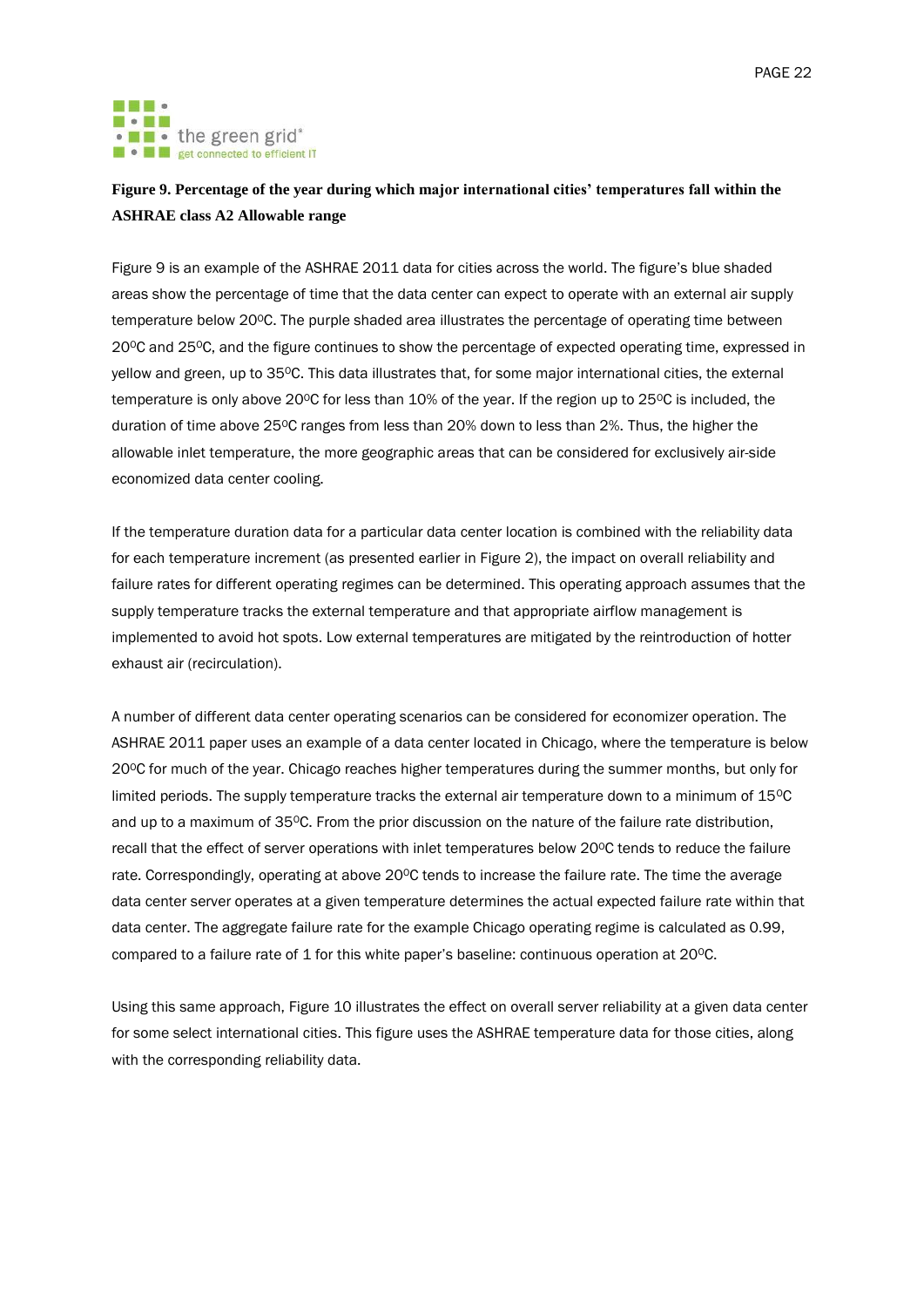



<span id="page-22-0"></span>**Figure 10. Change in failure rate for international cities with variable operation between 15<sup>o</sup>C and 35<sup>o</sup>C**

In [Figure 10,](#page-22-0) the vertical axis represents the relative failure rate compared to continuous operation at 20OC. The different colors in the bars represent the different contributions to the overall failure rate for the duration of operation within each 5°C temperature increment at each location. [Figure 10](#page-22-0) shows that for many cities where the external temperature is below  $20^{\circ}$ C for much of the year, using a minimum operating point of 15°C could actually increase overall reliability.

Multiple different operating regimes can be derived from the presented ASHRAE data and the effect on expected reliability can be determined[. Figure 11](#page-23-0) shows a restricted operating regime, where the data center maintains 20°C as its minimum temperature and operates up to the ASHRAE A2 limit of 35°C.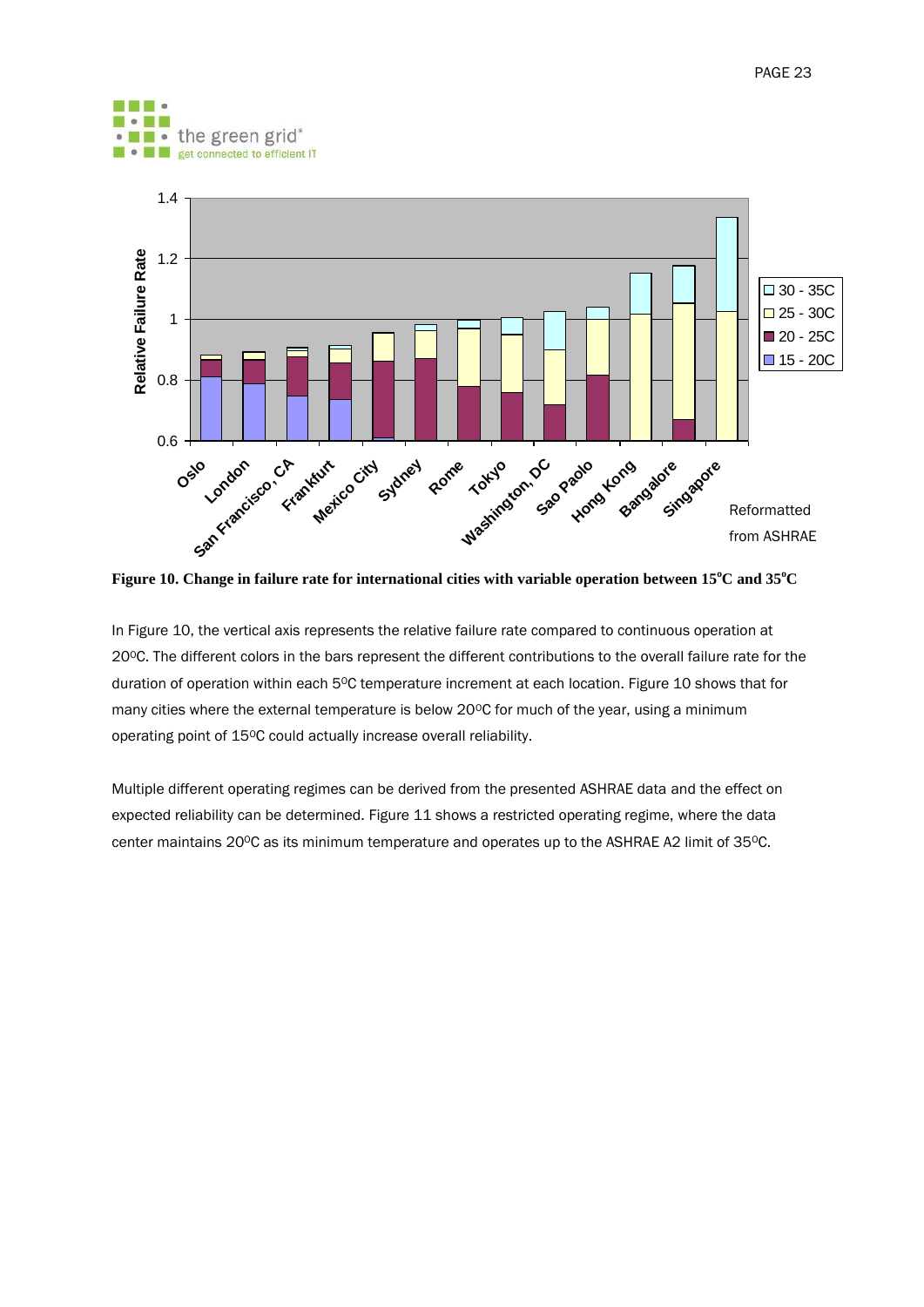



<span id="page-23-0"></span>**Figure 11. Change in failure rate for variable operation between 20<sup>o</sup>C and 35<sup>o</sup>C for international cities**

[Figure 11](#page-23-0) reveals only a marginal increase in failure rate for many European cities compared to continuous operation at 20 $^{\circ}$ C. Because the period when the supply temperature is above 20 $^{\circ}$ C is of a relatively small duration, the effect on overall reliability from operating at this temperature is limited. For locations such as London, operating in this manner results in less than a 2% increase in the expected failure rate. Based on the example of 10 failures per year in the [IT reliability and temperature](#page-10-0) subsection, the short duration equates to an additional 0.2 servers potentially failing per year.

This analysis of failure rates only considers temperature effects and does not consider the effect of longterm higher humidity and external contaminants that may be present when air-side economizers are used. In combination, high humidity and gaseous or particulate contaminants represent a serious threat to device reliability.<sup>14,15</sup> This threat may be mitigated by filtration, but industrial pollution may be a limiting factor in data center site selection where one plans to use air-side economizers.

The effect of thermal cycling on long-term device reliability is also a consideration with variable temperature operation. The regime presented in [Figure 11](#page-23-0) shows a relatively benign environment with a restricted range of operation. ASHRAE guidance suggests a rate of change of no more than 5°C per hour, which would require adoption of an appropriate environmental control system to maintain the rate of change within this limit.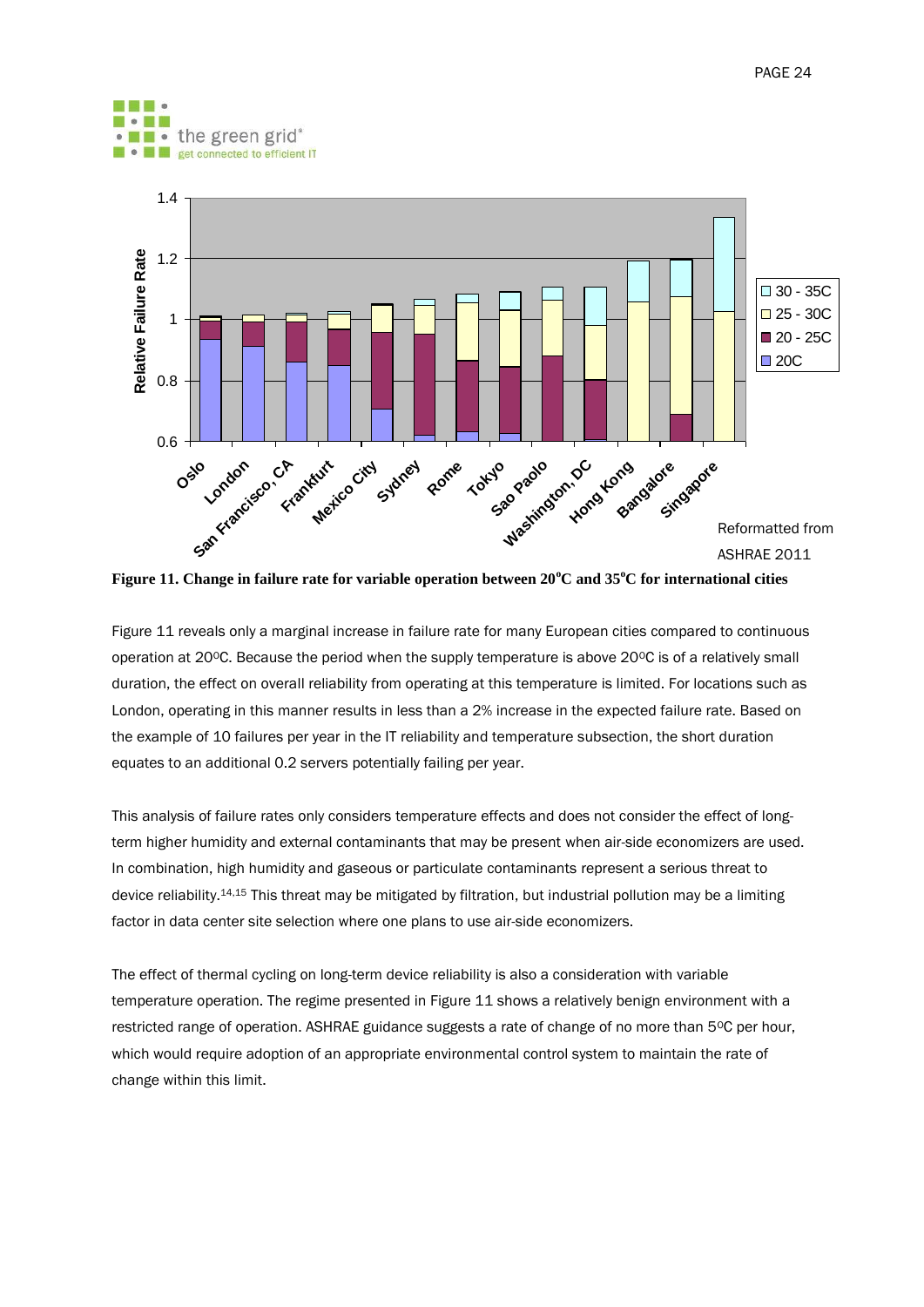

## <span id="page-24-0"></span>CALCULATING THE EFFECT OF OPERATION IN THE ALLOWABLE RANGE

The reliability data provided by ASHRAE can be used to explore the effect of using the full ASHRAE Allowable range to maximize the benefits from economizers for a specific data center location. It goes without saying that a key pre-requisite is to implement appropriate airflow management best practices, thereby providing complete control over the environmental conditions within the data center. The following is a sample approach to calculating the net change in overall reliability for a specific location.

This calculation uses the relative change in equipment failure rate, or "X-factor," at a specific temperature to calculate the "Net X-factor" for a location. The Net X-factor for a location is a measure of the impact on IT server reliability by allowing the operating temperature in the data center to track the external ambient temperature closely. An X-factor value of 1 is the reliability of IT servers in a data center that operates at 20OC continuously. If the calculated Net X-factor is less than 1, then IT server reliability could increase compared to running the data center at 20°C continuously. If the calculated Net X-factor is greater than 1, then reliability of the IT servers will be reduced compared to continuous operation at 20°C. Rather than exploiting the entire range, data center operators may decide to manage the temperature range with the intent on realizing a Net X-factor below 1, while potentially achieving significant cooling-based energy savings. Note that the figures provided by ASHRAE only relate to volume industry standard servers. Device failure rates and temperature characteristics may well be different for other classes of devices deployed in a data center. Operators are advised to work with their respective device vendors to understand the temperature characteristics and potential failure rate distributions of all deployed devices at their sites. [Table 3](#page-25-0) is an illustration of how to calculate the Net X-factor for a specific location, with the final result presented at the bottom of Column F.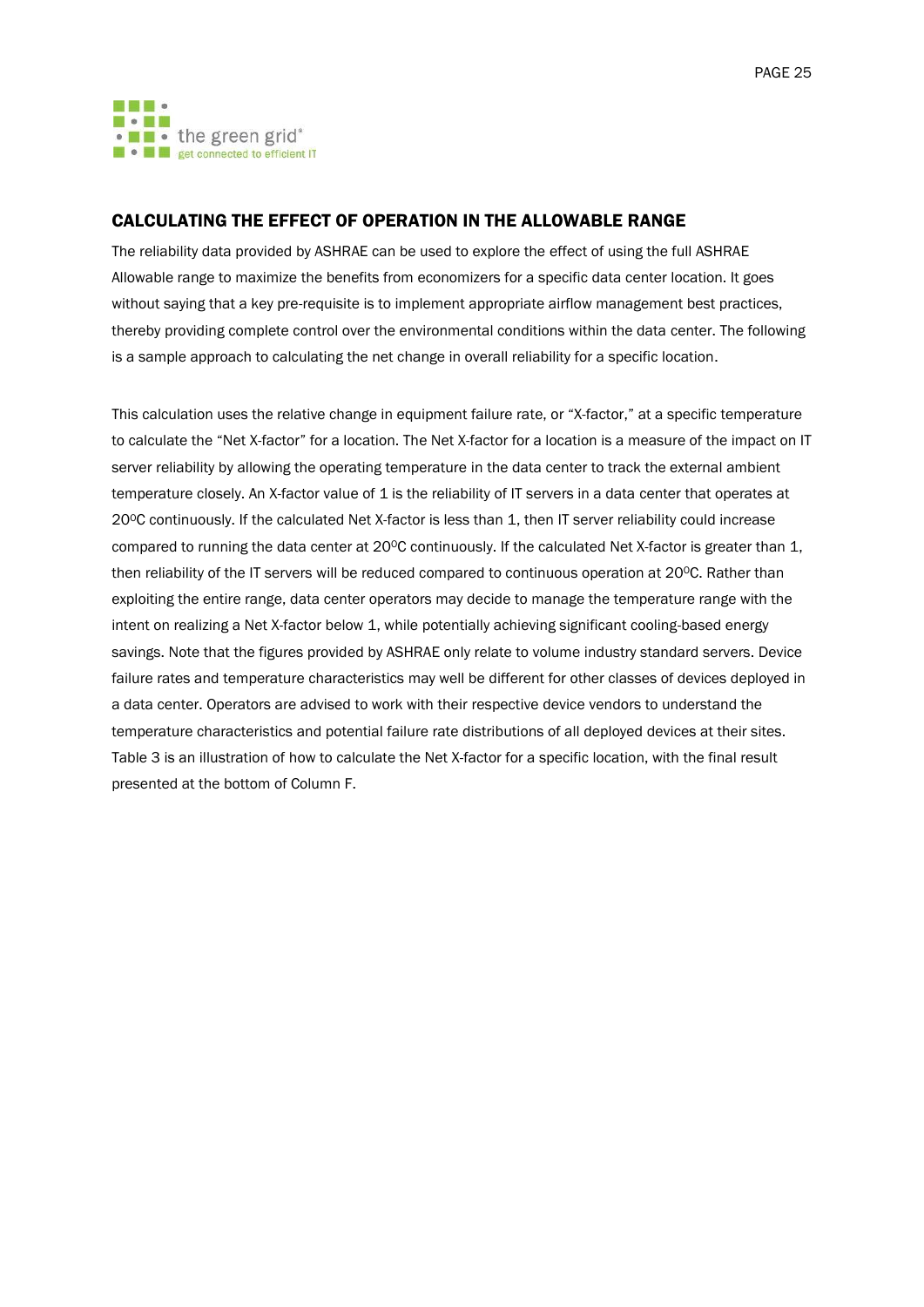

<span id="page-25-0"></span>

| <b>Column A</b>     | <b>Column B</b> | <b>Column C</b>          | <b>Column D</b> | <b>Column E</b> | <b>Column F</b>        |
|---------------------|-----------------|--------------------------|-----------------|-----------------|------------------------|
| <b>Input</b>        |                 | <b>Input</b>             |                 | <b>Input</b>    | <b>Calculation</b>     |
| X-factor            | <b>IT inlet</b> | <b>External to inlet</b> | <b>External</b> | % of hours at   | <b>Contribution to</b> |
|                     | temperature °C  | increase <b>°C</b>       | temperature °C  | temperature     | X-factor               |
| 0.72                | Less than 15    |                          | Less than 13.5  | 35.1%           | 0.25                   |
| 0.72                | 15              | 1.5                      | 13.5            | 7.5%            | 0.05                   |
| 0.80                | 16              | 1.5                      | 14.5            | 6.8%            | 0.05                   |
| 0.87                | 17              | 1.5                      | 15.5            | 6.5%            | 0.06                   |
| 0.91                | 18              | 1.5                      | 16.5            | 6.1%            | 0.06                   |
| 0.96                | 19              | 1.5                      | 17.5            | 5.9%            | 0.06                   |
| 1                   | 20              | 1.5                      | 18.5            | 5.1%            | 0.05                   |
| 1.07                | $\overline{21}$ | 1.5                      | 19.5            | 4.8%            | 0.05                   |
| 1.13                | 22              | 1.5                      | 20.5            | 3.5%            | 0.04                   |
| 1.17                | 23              | 1.5                      | 21.5            | 3.2%            | 0.04                   |
| 1.20                | 24              | 1.5                      | 22.5            | 3.1%            | 0.04                   |
| 1.24                | 25              | 1.5                      | 23.5            | 2.1%            | 0.03                   |
| 1.29                | 26              | 1.5                      | 24.5            | 1.8%            | 0.02                   |
| 1.34                | $\overline{27}$ | 1.5                      | 25.5            | 1.5%            | 0.02                   |
| 1.37                | 28              | 1.5                      | 26.5            | 1.7%            | 0.02                   |
| 1.39                | 29              | 1.5                      | 27.5            | 1.4%            | 0.02                   |
| 1.42                | 30              | 1.5                      | 28.5            | 1.2%            | 0.02                   |
| 1.45                | 31              | 1.5                      | 29.5            | 1.1%            | 0.02                   |
| 1.48                | 32              | 1.5                      | 30.5            | 0.9%            | 0.01                   |
| 1.50                | 33              | 1.5                      | 31.5            | 0.3%            | 0.00                   |
| 1.53                | 34              | 1.5                      | 32.5            | 0.2%            | 0.00                   |
| 1.55                | 35              | 1.5                      | 33.5            | 0.1%            | 0.00                   |
|                     | Greater than    |                          | Greater than    |                 |                        |
| 1.55                | 35              | 1.5                      | 33.5            | 0.1%            | 0.00                   |
| <b>Net X-factor</b> |                 |                          |                 |                 | 0.91                   |

The X-factor values used in Column A are dependent on the risk profile adopted by the organization and come from [Table 4.](#page-26-0) The lower boundary of the failure rate data should be used if the objective is to be more aggressive in saving energy and the upper boundary if the approach adopted is conservative with the objective of minimizing risk. The [Table 3](#page-25-0) example uses the "Average" numbers from [Table 4.](#page-26-0) In [Table 3](#page-25-0) Column A, the bold figures are taken from [Table 4,](#page-26-0) the figures in *italics* have been extrapolated from the ASHRAE data i[n Table 4.](#page-26-0) The X-factor values in Column A align with the "Inlet to IT Temperatures" in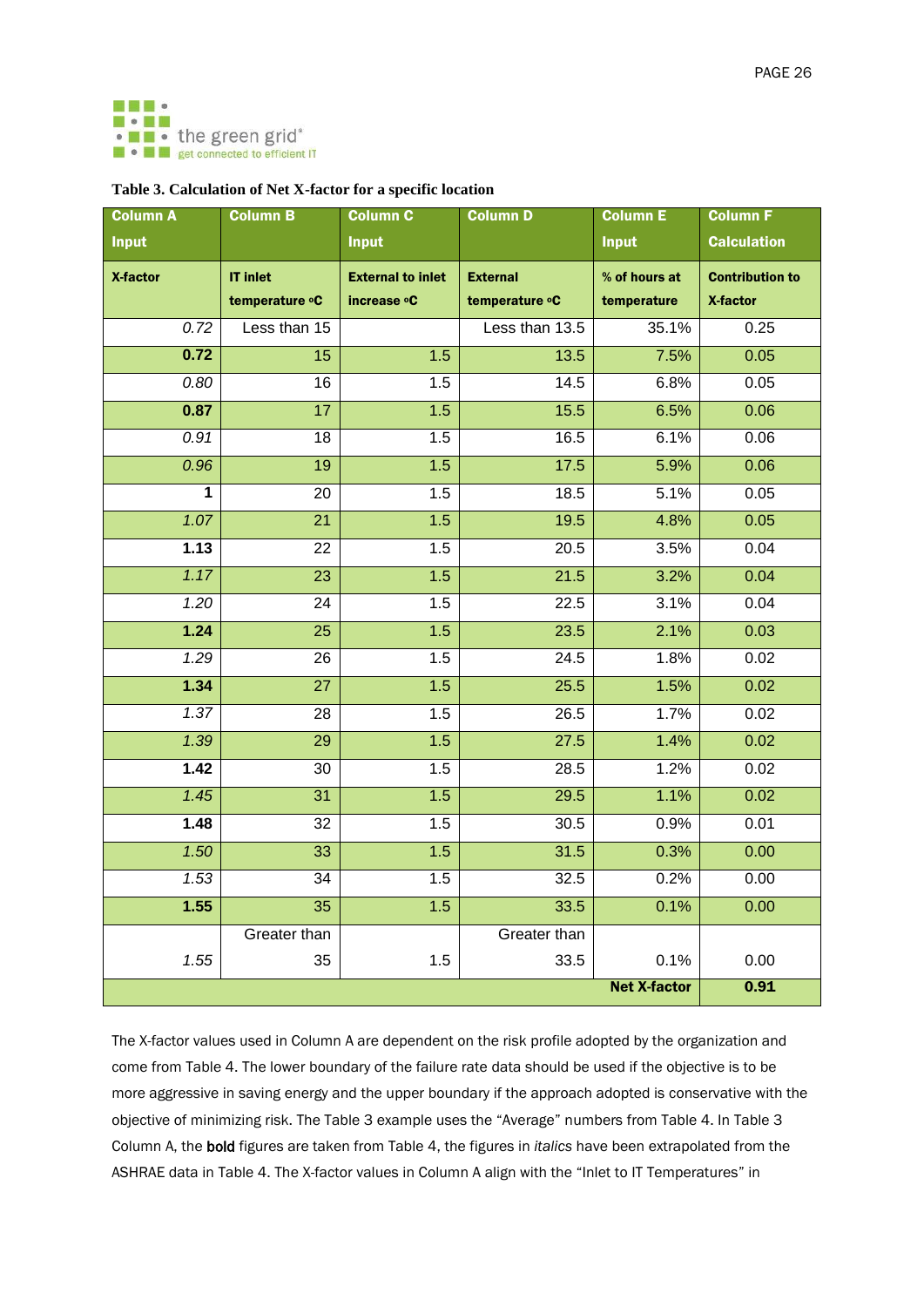#### . . .  $\blacksquare \bullet \blacksquare \blacksquare$ • **I** • the green grid<sup>®</sup> **E e E** get connected to efficient IT

Column B. The lowest operating temperature is limited to 15°C, and the highest allowed operating temperature is 35°C, aligning with ASHRAE class A2.

The temperature rise from external ambient air temperature to the IT inlet temperature is entered in Column C of [Table 3.](#page-25-0) For an air-side-economized site, +1.5°C is assumed due to mechanical air handling. For any given data center location, the hourly temperature bin data must be obtained. This can be sourced from the ASHRAE Weather Data Viewer<sup>16</sup> or from the relevant national weather bureau. This temperature bin data is used to populate Column E of the table. Column D specifies the (external) temperature "bin", the percentage of hours for the given location at the specified external air temperature as taken from the bin data is populated in Column E. Column F calculates the contribution to the Net X-factor by multiplying the X-factor from Column A with the percentage of hours in Column E. The Net X-factor is the summation of the values in Column F and is presented at the bottom of the column. In this [Table 3](#page-25-0) example, the Net Xfactor is 0.91, which represents an overall reduction in the temperature-induced equipment failure rate.

<span id="page-26-0"></span>

| Table 4. ASHRAE relative hardware failure rate X-factor for volume servers as a function of continuous |  |
|--------------------------------------------------------------------------------------------------------|--|
| $(7 \text{ days} \times 24 \text{ hours} \times 365 \text{ days})$ operation air inlet temperature     |  |

|                             | <b>Average</b>                 | <b>Aggressive</b>            | <b>Conservative</b>          |
|-----------------------------|--------------------------------|------------------------------|------------------------------|
| <b>Dry Bulb Temperature</b> | <b>Average Failure Rate X-</b> | <b>Lower Boundary of</b>     | <b>Upper Boundary of</b>     |
| (C)                         | <b>Factor</b>                  | <b>Failure Rate X-Factor</b> | <b>Failure Rate X-Factor</b> |
| 15                          | 0.72                           | 0.72                         | 0.72                         |
| 17.5                        | 0.87                           | 0.8                          | 0.95                         |
| 20                          | 1.00                           | 0.88                         | 1.14                         |
| 22.5                        | 1.13                           | 0.96                         | 1.31                         |
| 25                          | 1.24                           | 1.04                         | 1.43                         |
| 27.5                        | 1.34                           | 1.12                         | 1.54                         |
| 30                          | 1.42                           | 1.19                         | 1.63                         |
| 32.5                        | 1.48                           | 1.27                         | 1.69                         |
| 35                          | 1.55                           | 1.35                         | 1.74                         |
| 37.5                        | 1.61                           | 1.43                         | 1.78                         |
| 40                          | 1.66                           | 1.51                         | 1.81                         |
| 42.5                        | 1.71                           | 1.59                         | 1.83                         |
| 45                          | 1.76                           | 1.67                         | 1.84                         |

What impact does the change in the Net X-factor have on service availability and server failures? The average failure rate for IT servers at a Net X-factor of 1, operating continuously at 20<sup>o</sup>C, is assumed to be between 2% and 4% a year. Hence, in a 1,000-server data center, there are likely to be 20 to 40 server failures a year, when operating at 20°C continuously. If the temperature in the data center is allowed to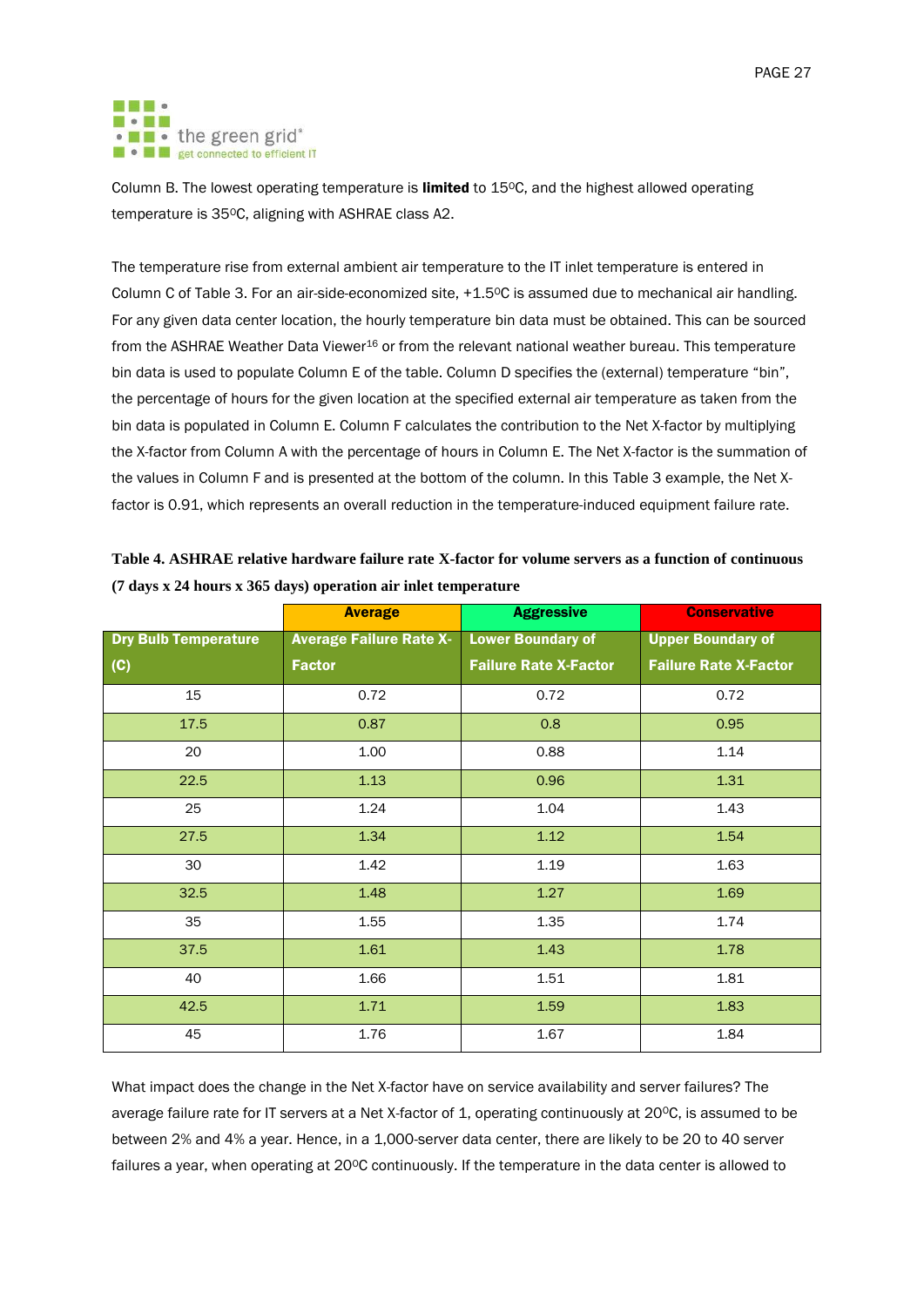

track the external ambient temperature with the aim of achieving a Net X-factor of less than 1, then a reduction in server failures should be realized. In [Table 3,](#page-25-0) the Net X-factor is 0.91, which means that, by allowing the data center to track the external temperature, the IT server failures should reduce by 9% for this location in contrast to the baseline. For a 1,000-server data center, this corresponds to 18 to 36 server failures. This number of failures is less than when operating at 20°C continuously.

## <span id="page-27-0"></span>THE EFFECT ON DATA CENTER ENERGY CONSUMPTION

The choice of operating regime and exploitation of the Recommended or Allowable ranges, or even part of these ranges, has a considerable impact on energy consumption and overall data center operating costs. The data presented in The Green Grid free cooling maps in [Figure 5,](#page-17-1) [Figure 6,](#page-18-0) [Figure 7,](#page-19-0) and [Figure 8](#page-19-1) illustrates the possible geographical exploitation of economizers and good airflow management, and it represents a large potential reduction in energy consumption.

The approach to energy reduction described in this white paper has also been explored by the Data Centre Specialist Group (DCSG) of the British Computing Society (BCS). In 2011, BCS published a white paper titled *IT environmental range and data centre cooling analysis*. This paper assessed the impact of IT inlet temperature and humidity ranges on data center cost and overall energy consumption. <sup>17</sup> To understand overall energy costs, the BCS analyzed the number of hours of chiller operation (mechanical cooling) that was required when using the full ASHRAE A2 Allowable range of temperature and humidity. Reproduced from the BCS paper, the data in [Figure 12](#page-28-1) illustrates the number of chiller hours required for three different cooling approaches in major international cities.

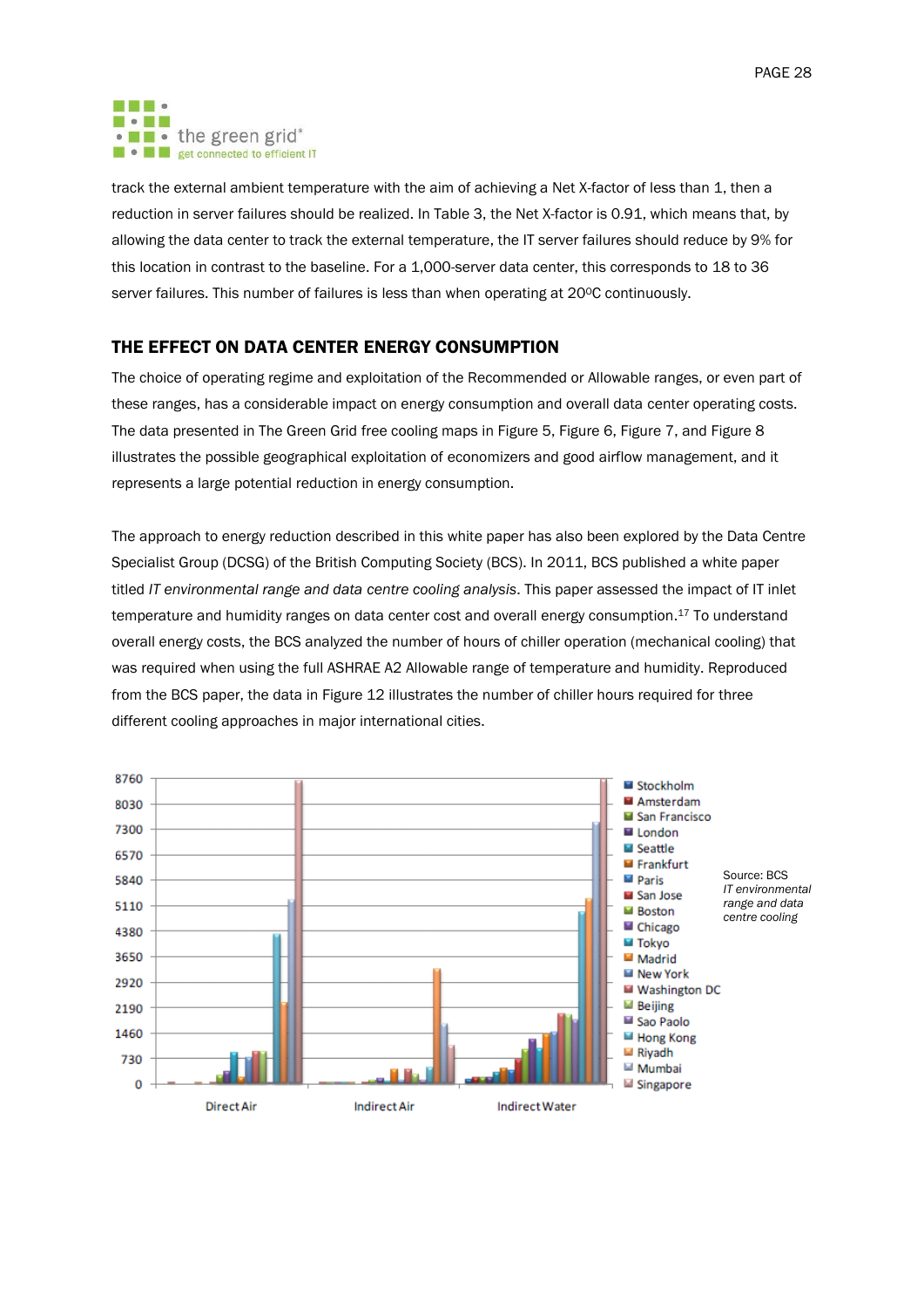#### . . . **MI - 2 MI** • • the green grid\* **E e E** get connected to efficient IT

## <span id="page-28-1"></span>**Figure 12. Annual worldwide chiller hours necessary when using ASHRAE class A2 range with different cooling approaches**

[Figure 12](#page-28-1) reveals that when a data center is designed and operated effectively, the hours per year during which any mechanical chiller cooling is required are minimal. Three different types of cooling economizer are represented here: direct air-side, indirect air-side, and indirect water-side. The analysis in the BCS paper shows that, for many locations, only a limited number of chiller hours are required if data center operators exploit the full ASHRAE A2 Allowable range up to 35°C. However, the paper also shows that very high humidity levels in cities such as Mumbai and Singapore would seem to preclude the use of direct air cooling in those locations. The BCS paper concludes that operating at up to 35°C is therefore effective in reducing the energy consumption associated with mechanical chiller–based cooling. Furthermore, by reducing that consumption to a small proportion of the data center's overall energy consumption, the data center reduces its PUE.

In addition, the BCS analysis shows that, where there is an available supply of water, adiabatic (evaporative) cooling can be used as a replacement for chillers. Direct evaporative cooling (DEC) injects water directly into the air supply and results in cooling of the intake air through vaporization of some of the water. It is an approach to cooling that is rapidly becoming accepted. For example, Facebook recently disclosed that it built a data center in Oregon<sup>18</sup> using direct evaporative cooling.

The BCS paper further concludes that completely eliminating mechanical chillers delivers benefits such as associated capital cost reduction and elimination of the chillers' supporting electrical equipment capacity in data center design. However, the elimination of chillers had no significant impact on operational costs, energy consumption, or PUE in the BCS analysis due to limited chiller operation in the explored scenario.

The decision to eliminate chillers entirely in a design is not to be taken lightly because of the risk of extreme climate events. The implementation of a closed-loop cooling design (with or without mechanical cooling) may also be a requirement in areas where there is risk of significant industrial pollution or airborne particulates.

## <span id="page-28-0"></span>EXTREME TEMPERATURE EVENTS

In addition to considering a location's average annual temperature and humidity profile to determine the appropriate operating regime, the occurrence of extreme temperature events must also be considered. The ASHRAE 2011 paper highlights this necessity, pointing out that peak temperatures may deviate significantly from a location's average figures. The BCS paper also identifies extreme temperature events as a consideration for whether chillers can be completely eliminated from data centers.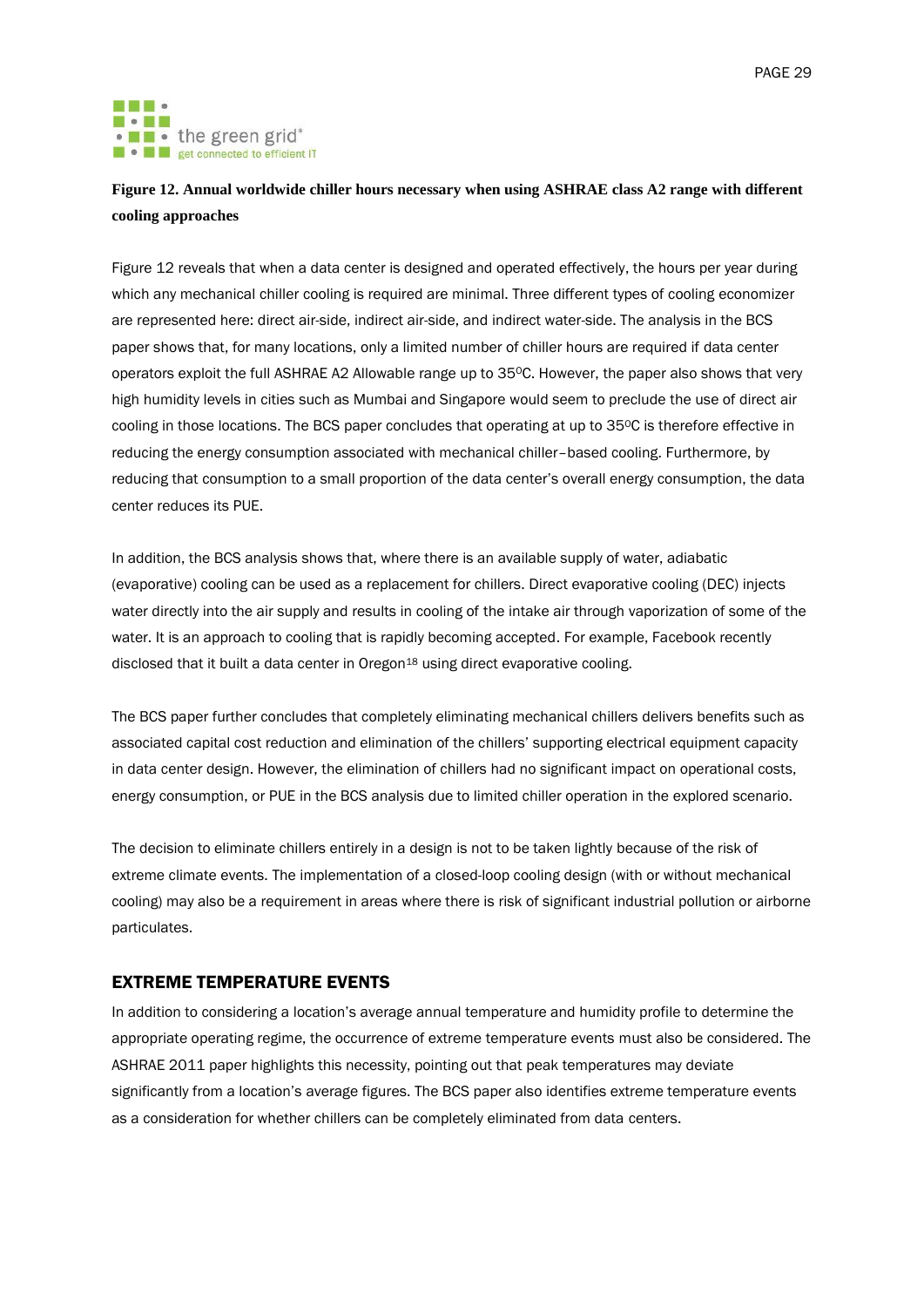

Temperatures as high as 50°C have been recorded in some U.S. states and in Seville, Spain. Temperatures at this level will require data centers to use chillers or adiabatic/evaporative cooling in conjunction with economizers, irrespective of the environmental range supported by the IT hardware.

# <span id="page-29-0"></span>VI. Equipment Supporting Higher Operating Ranges

Telecommunications equipment for many years has conformed to the European Telecommunications Standards Institute (ETSI) EN 300 019 Class 3.1 standards or the equivalent Network Equipment Building System (NEBS) Level 3 standard in terms of supported environmental ranges. These standards enable deployment of ruggedized IT equipment in a wider range of physical environments than IT-orientated data centers. Among characteristics specific to operation within telecommunications sites, such as seismic mounting and optional 48V direct-current (DC) operation, telecommunications-rated IT equipment is required to operate at up to  $40^{\circ}$ C and in exceptional conditions at up to  $45^{\circ}$ C. Data center operators who want to exploit the ETSI or NEBS environmental characteristics to make greater use of economizers therefore face a restricted choice of devices, with potentially limited performance and largely higher costs.

Telecommunications-rated equipment typically comes at a cost premium compared with commercially available volume servers. To achieve the telecommunications design point at a reasonable cost, many vendors use commercially available off-the-shelf (COTS) server components, typically designed to support the ASHRAE A2 range. However, to enable standard heat sinks and fans to dissipate thermal energy at the higher peak NEBS/ETSI operating temperature, the vendors limit their equipment's heat production by using lower-performance and lower-power processors. The available range of telecommunications-rated equipment is also only a fraction of the complete commercial range, as a consequence of the narrower market.

In recognition of operators' desire for IT equipment that can improve efficiency and reduce data center capital and operational costs while maintaining existing standards of reliability, ASHRAE introduced the new A3 and A4 classes. Class A4 is largely equivalent to ETSI EN 300 019 Class 3.1 or NEBS Level 3. Introduction of these classes represents a departure by ASHRAE from previous practice in 2004 and 2008, where all vendors agreed to support class 1 or class 2. ASHRAE has moved to an approach that outlines a number of environmental ranges, where vendors can choose to release products supporting specific classes based on user requirements, demand, and feedback.

Product evolution is enabling this move; several vendors have released new product ranges that support the A3 class. Over time, natural hardware obsolescence and equipment replacement cycles will refresh entire data center inventories with A3 class or higher equipment.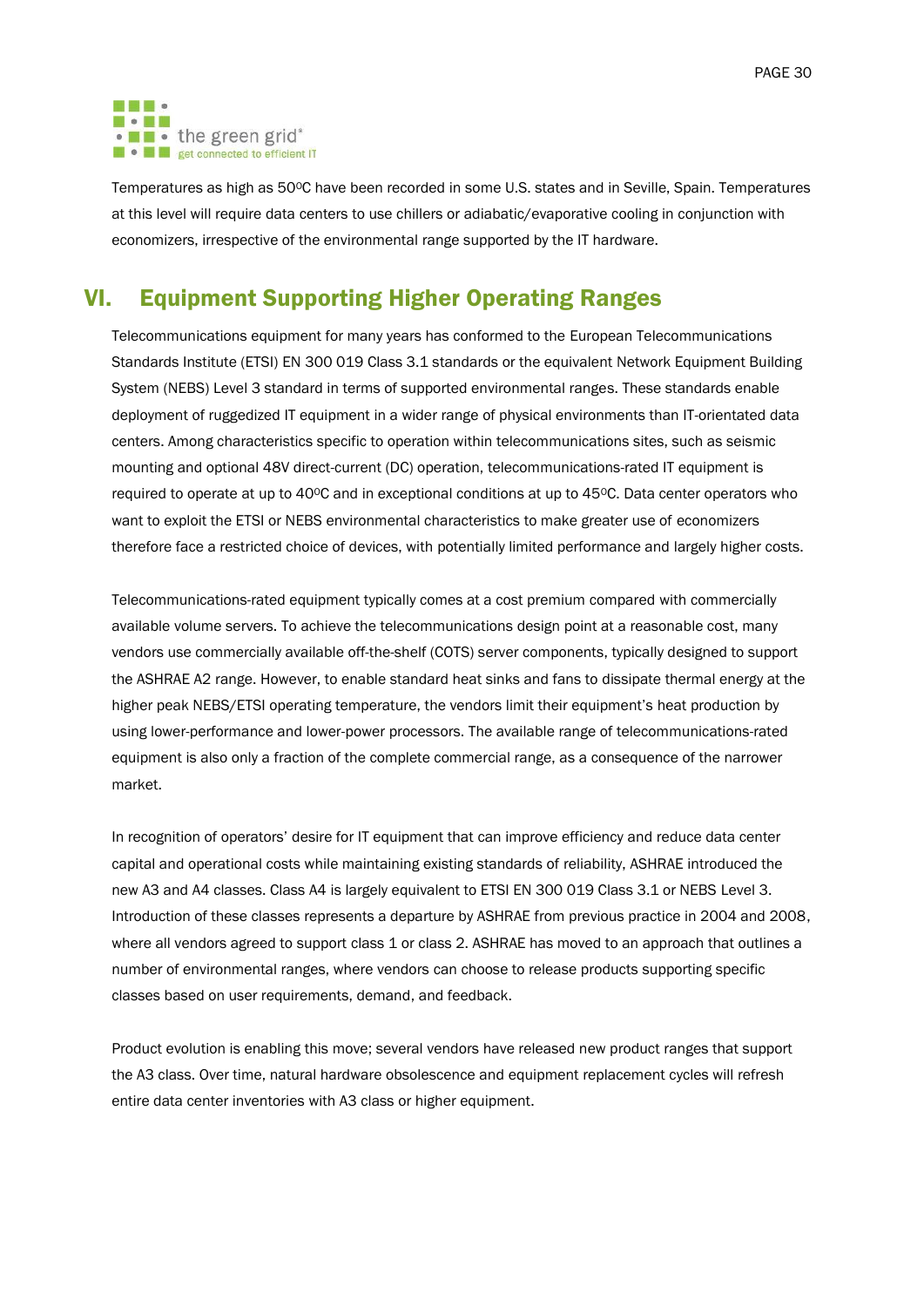

However, to support data center operators in taking advantage of the wider Allowable range, IT vendors still need to provide more clarity around the duration of operation supported and warranties for operation within the Allowable range.

# <span id="page-30-0"></span>VII. Implications for the Design and Operation of Data Centers

Raising operational temperatures in a data center can affect more than its IT equipment. The following section discusses key data center design factors to consider when planning for extended environmental ranges. Higher-temperature operation, if only for limited durations, brings new operational challenges for data centers. It is highly unlikely that simply taking an existing data center and increasing its operating temperature will result in a successful transition. Several basic air-management and operational areas need to be reviewed for applicability, including:

- Health and safety concerns for operating personnel
- Airflow optimization throughout the data center's layout to avoid (very) hot spots
- Increased temperature in the hot aisle, which may extend beyond limits of cabling
- Increased temperature, humidity, and particulates effects
- PUE anomalies due to server fan power consumption at high temperatures

## <span id="page-30-1"></span>HEALTH AND SAFETY

Increasing the airflow driven through a server also has an effect on fan noise, with the sound level increasing at the 5th power of the rotational speed. European health and safety guidelines already dictate the maximum noise level for IT equipment, and any future server cooling improvements will have to be achieved within the same noise limits. An obvious solution to limit noise and increase airflow in servers is the use of larger fans and server form factors. Systems with small form factors, such as 1U servers, need to move similar volumes of air but with smaller fans, necessitating higher fan speeds to move the required amount of air. In addition to the extra power drawn, the subsequent increase in speed also amplifies the noise, resulting in increased background noise. Consideration should be given to working procedures associated with the increased noise that may result from higher operating temperatures.

A second health and safety consideration is the exhaust air temperature, which again may inhibit higher temperature operation. Exhaust temperature is dependent on inlet temperature, server power consumption, and airflow-in extreme cases, exhaust temperature can be 20°C more than inlet temperature. In a contained aisle configuration, this could result in hot aisle temperatures of over 50°C. Raised exhaust air temperature has significant implications for operational working practices within data centers with regard to maintenance and device installation.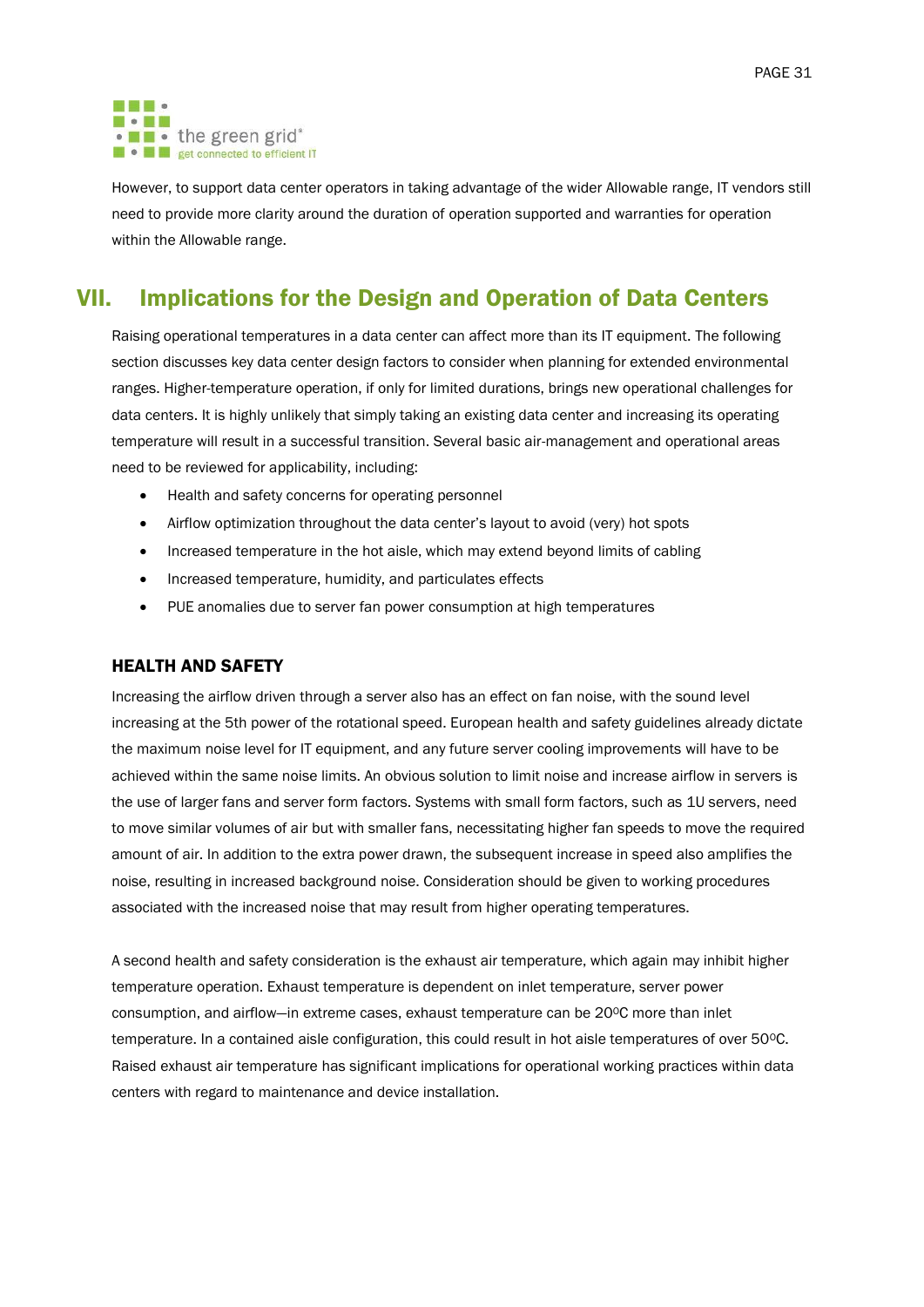

Both of the above considerations can be addressed by using service windows where the temperature is reduced through additional cooling; this occasional cooling necessitates the provision of plant and control capabilities to deliver it.

## <span id="page-31-0"></span>HIGHER TEMPERATURES AFFECT ALL ITEMS IN THE DATA CENTER

Increased temperature has implications for the selection of cabling and power distribution components in the hot aisle, where previously no temperature rating considerations were necessary. While limited research is available on the effect of temperature on power and network cables, there is some evidence that Category 6 cabling is affected by increased temperature. Category 5 and Category 6 cables have a temperature range of -10 to +60 $^{\circ}$ C, although beyond 40 $^{\circ}$ C, the bandwidth and signal-to-noise ratio reduce considerably. <sup>19</sup> More research is required to identify the effects of increased temperatures on all of the components of the data center. With increased inlet temperature, the hot aisle temperature needs to be monitored to ensure that the data center's overall temperature does not exceed the design parameters for all its peripheral equipment, cables, and hardware.

Other rack-based equipment such as power distribution units (PDUs) and network switches have distinct operating envelopes with an upper limit of around 45°C. This limit can easily be exceeded if the inlet temperature rises above 35°C.

## <span id="page-31-1"></span>AIRFLOW OPTIMIZATION

All data centers will normally have some variance of temperature throughout the layout of a rack or row. Enclosed aisles generally improve the distribution considerably, but care must still be taken during a data center's design and operation to ensure that hot spots are reduced. When increasing the overall server inlet temperature in a data center, those areas prone to hot spots need close monitoring to ensure that variations do not exceed the operational envelopes. Implementation of cooling best practices such as those in The Green Grid Data Center Maturity Model<sup>20</sup> and the EU Code of Conduct on Data Centre Efficiency<sup>[12](#page-9-2)</sup> can ensure that any hot spots are mitigated. As discussed earlier in this paper, there is a tendency to use equipment's supported temperature envelope as a basis for mitigating the effect of changes in airflow and cooling due to alterations in data center layout. Care should be taken when implementing any changes in an existing data center to ensure that the supported temperature envelope has not been used in this fashion in any previous decisions on layout.

## <span id="page-31-2"></span>TEMPERATURE EVENTS

A cooling plant failure affects most data centers, whether the cooling is achieved by conventional methods or air handlers in a free-air environment. Temperature envelope monitoring is critical as the ambient temperature increases, because without a large plenum of air, the temperature can exceed system and infrastructure design envelopes in a short timeframe.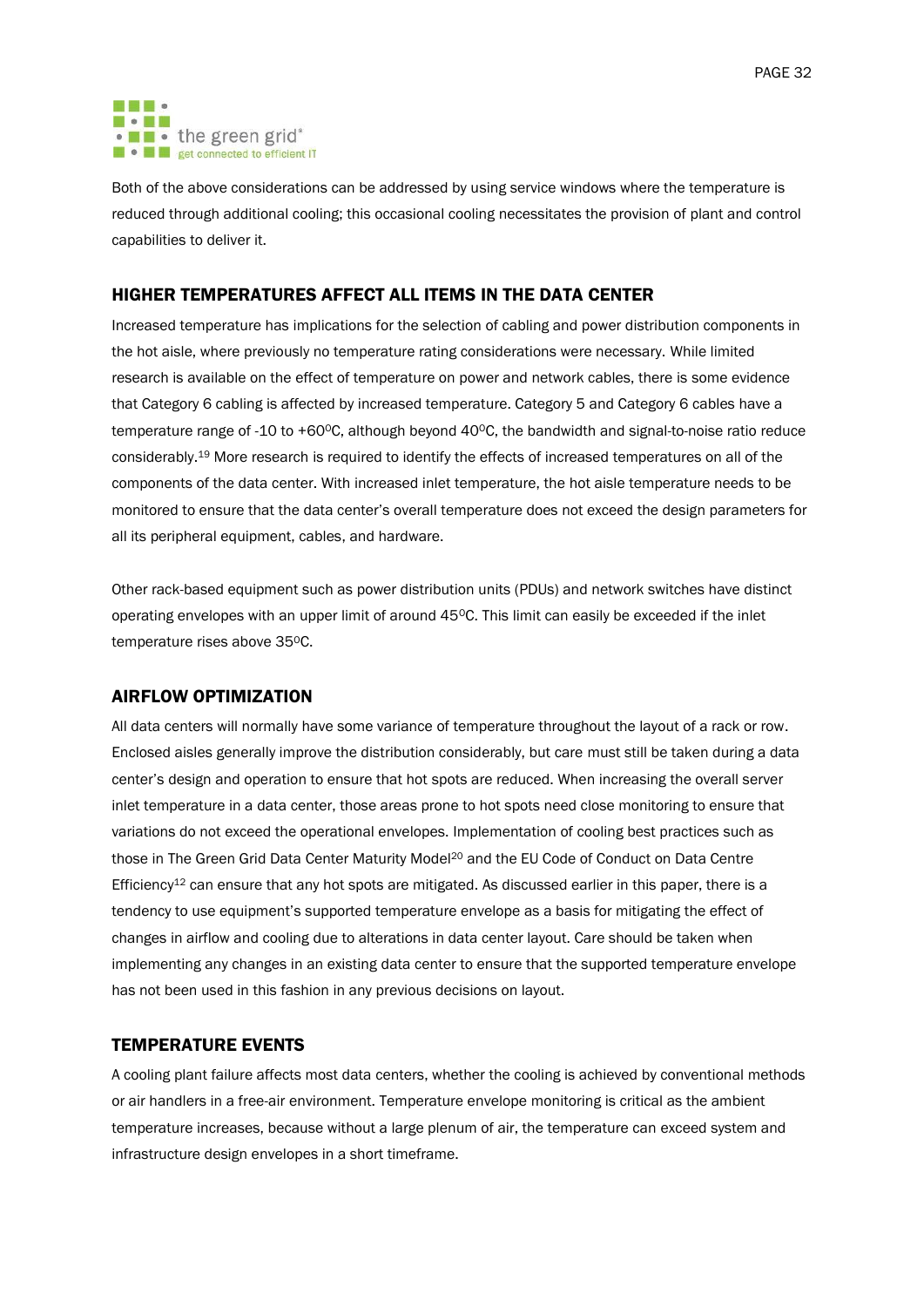

Data center operators should consider maintaining cooling plant operation via the uninterruptible power supply (UPS) circuit or backup power in order to overcome the risk of over temperature or thermal runaway. In this respect, air-economized data centers offer benefits over traditional closed-loop, mechanical chiller cooled environments, because the lower power consumption of the cooling facilities can allow operation from the UPS or backup power. Enclosed aisles can also help in this regard.

## <span id="page-32-0"></span>HUMIDITY CONSIDERATIONS

Relaxing humidity control can deliver substantial energy savings. Dew point maintenance is critical, however, as is ensuring that all equipment in the data center is suitable for the extended humidity ranges. This is similar to the due diligence required for those with extended temperature ranges.

## <span id="page-32-1"></span>DATA FLOOR DESIGN

The most effective method of harmonizing temperatures is normally to separate a data center's hot and cold aisles to prevent hot spots and hot air recycling. There are multiple arguments for hot or cold aisle enclosures, but whatever the decision on design, it is key to ensure that exhaust air is not allowed to mix with the supply air.

For equipment that has limited extended range operation, including tape devices or mission-critical hardware, suitable zoning within a data center or the provision of additional spot cooling/control may be an appropriate solution.

## <span id="page-32-2"></span>MEASUREMENT AND CONTROL

Data center infrastructure management (DCIM) is another factor requiring careful consideration when expanding the environmental ranges. When extending the upper and lower environmental boundaries, variations in airflow can significantly affect delivery of cool air. For example, cool air could be depleted through an increased volume of air drawn in by equipment as the temperature rises.

To ensure data center equipment reliability, it is vital to monitor temperature and humidity throughout the airflow. In addition to discrete probes, most systems and components now have temperature probes that can be accessed through a DCIM tool. These multiple additional probes can be used to map the actual temperatures of the systems and components throughout the data center. The Green Grid advises active thermal mapping, combined with occasional thermography activities.

## <span id="page-32-3"></span>PUBLISHED ENVIRONMENTAL RANGES

Any extension to a data center's operational range should be based on the published ranges for all of the equipment in the data center. Those ranges may be difficult to ascertain in data centers with equipment that is more than three to four years old. Historically, a device's environmental range was not considered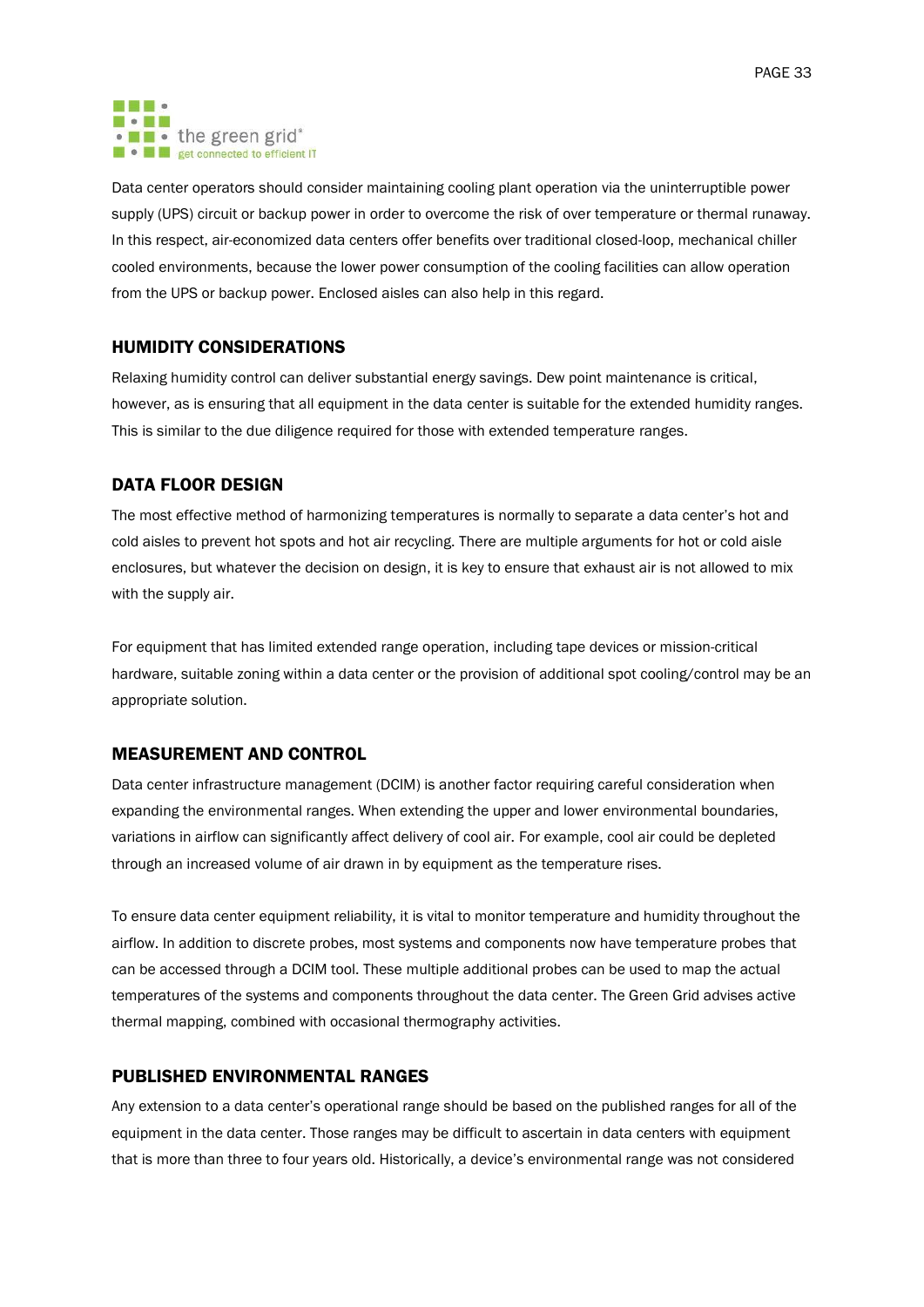#### . . . **MODES** • • the green grid<sup>®</sup> **E e E** get connected to efficient IT

important, due to the assumption that equipment would remain in a closely controlled environment. This may mean that the effect of extended ranges was never considered or tested for some equipment, beyond the closely controlled range. In addition, documentation may have been poorly maintained and the data may simply no longer be available. Environmental data for more recent systems should normally be available as a result of the increased importance placed on the energy savings associated with expanded environmental operation. Equipment that does not conform to more current guidelines should be segregated to ensure that, where needed, tight control can still be maintained.

# <span id="page-33-0"></span>VIII. Conclusion

Data centers can realize operational cost savings with minimal effect on IT equipment reliability and availability. Where applicable, the use of economizers and looser environmental control with an extended range of temperature and humidity can reduce the amount of energy required to keep IT equipment within the ranges supported by IT vendors. Data centers can achieve these reductions without substantively affecting IT reliability or service availability by adopting a suitable environmental control regime that mitigates the effects of short-duration operation at higher temperatures.

Adopting an extended environmental operating range within a data center to reduce energy consumption is not straightforward. This paper has highlighted several aspects relating to IT equipment operation as well as data center and data floor design, all of which need to be considered to successfully deploy an extended-range approach. Operating at higher temperatures within the ranges defined by ASHRAE prompts new operational, health and safety, and component-selection considerations associated with the higher exhaust temperatures that will be encountered in hot aisles.

This paper's analysis of the reliability data published by ASHRAE shows that many geographic areas can adopt economizer-based cooling and operate within the supported boundaries of the defined classes. They can do so with minimal effect on overall reliability due to short-term operation at higher temperatures. In addition, the introduction of the recently defined A3 and A4 classes, with higher supported peak operating temperatures, helps many more locations exploit economizer mode cooling to reduce overall energy consumption.

The data and analysis methodology outlined also enable operators to determine the appropriate control regime for any data center location to ensure that it continues to meet the business expectations of IT reliability and service availability. Exploiting an extended operational range may not be appropriate for all classes of equipment or IT services. Alternative cooling approaches may be appropriate or operators can segregate equipment and use zoning to ensure that tight environmental control can still be maintained where necessary. Adopting the best practice of zoning avoids compromising the reliability of critical equipment or services, while allowing the benefits of utilizing a wider operational range to be applied to the majority of the data center.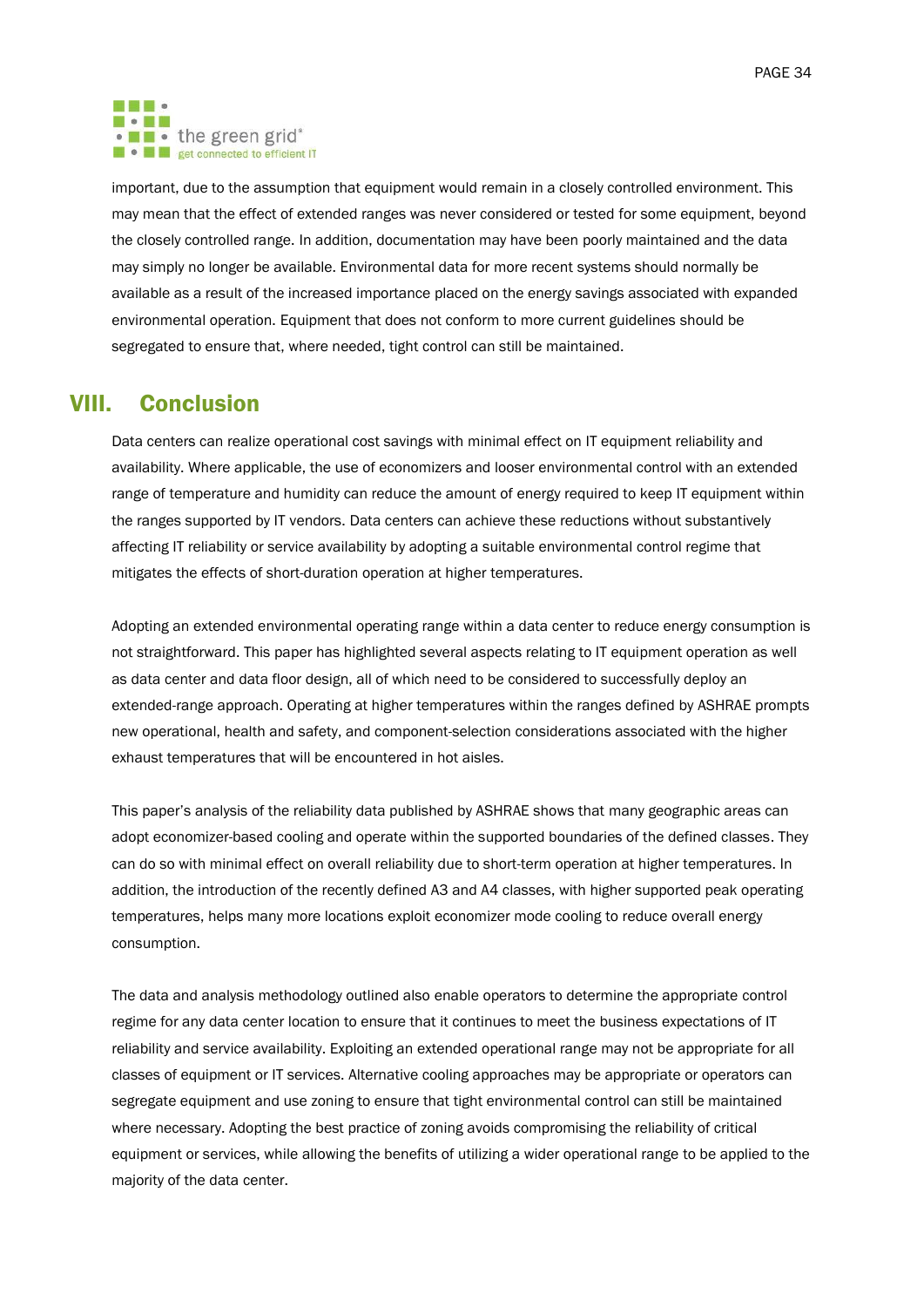

Further supporting this recommendation, some emerging IT hardware platforms are designed to operate at these higher temperatures with little or no increase in server fan energy consumption. Industry adoption of the wider ASHRAE operating classes is increasing, and supported products are increasingly becoming available. How organizations deploy wider operating ranges may be influenced by procurement lifecycles and equipment selection decisions.

# <span id="page-34-0"></span>IX. About The Green Grid

The Green Grid Association is a non-profit, open industry consortium of end users, policy makers, technology providers, facility architects, and utility companies collaborating to improve the resource efficiency of information technology and data centers throughout the world. With more than 150 member organizations around the world, The Green Grid seeks to unite global industry efforts, create a common set of metrics, and develop technical resources and educational tools to further its goals. Additional information is available at [www.thegreengrid.org.](http://www.thegreengrid.org/)

# <span id="page-34-1"></span>X. References

-

<sup>1</sup> ASHRAE TC 9.9. *2011 Thermal Guidelines for Data Processing Environments – Expanded Data Center Classes and Usage Guidance* (2011) [http://goo.gl/Y0H8H.](http://goo.gl/Y0H8H)

<sup>2</sup> The Green Grid. *Survey Results: Implementation of ASHRAE 2008 Environmental Guidelines in Japan*  White Paper #43 (2011) [http://www.thegreengrid.org/library-and-tools.aspx.](http://www.thegreengrid.org/library-and-tools.aspx)

<sup>3</sup> The Green Grid, *Survey Results: Data Center Economizer Use* White Paper #41 (2011) [http://www.thegreengrid.org/en/Global/Content/white-papers/WP41-SurveyResultsData](http://www.thegreengrid.org/en/Global/Content/white-papers/WP41-SurveyResultsData%20centerEconomizerUse)  [centerEconomizerUse.](http://www.thegreengrid.org/en/Global/Content/white-papers/WP41-SurveyResultsData%20centerEconomizerUse)

<sup>4</sup> The Green Grid, *North American, European*, *and Japan Fresh Air and Water Side Cooling Maps* (2009) [http://www.thegreengrid.org/library-and-tools.aspx.](http://www.thegreengrid.org/library-and-tools.aspx)

<sup>5</sup> The Green Grid, North American, European, and Japan free cooling calculator (2009) [http://cooling.thegreengrid.org/.](http://cooling.thegreengrid.org/)

<sup>6</sup> The Green Grid, *Updated Air-side Free Cooling Maps: The Impact Of ASHRAE 2011 Allowable Ranges* White Paper #46 (2012)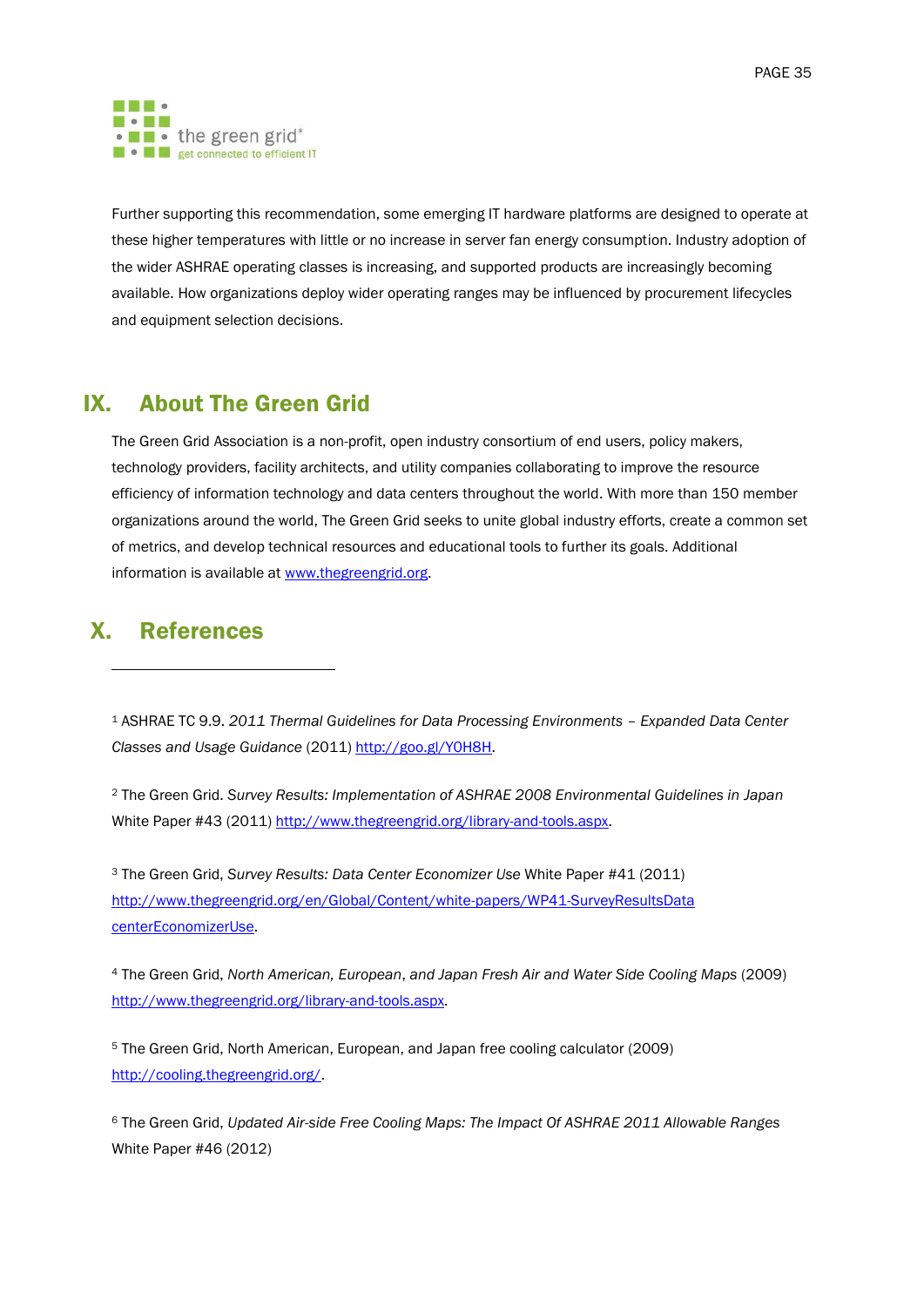

-

[http://www.thegreengrid.org/en/Global/Content/white-papers/WP46-UpdatedAirsideFreeCoolingMaps-](http://www.thegreengrid.org/en/Global/Content/white-papers/WP46-UpdatedAirsideFreeCoolingMaps-TheImpactofASHRAE2011AllowableRanges)[TheImpactofASHRAE2011AllowableRanges.](http://www.thegreengrid.org/en/Global/Content/white-papers/WP46-UpdatedAirsideFreeCoolingMaps-TheImpactofASHRAE2011AllowableRanges)

<sup>7</sup> Intel, *Reducing Data Center Cost with an Air Economizer* (2008) [http://www.intel.com/content/www/us/en/data-center-efficiency/data-center-efficiency-xeon-reducing](http://www.intel.com/content/www/us/en/data-center-efficiency/data-center-efficiency-xeon-reducing-data-center-cost-with-air-economizer-brief.html)[data-center-cost-with-air-economiser-brief.html.](http://www.intel.com/content/www/us/en/data-center-efficiency/data-center-efficiency-xeon-reducing-data-center-cost-with-air-economizer-brief.html)

<sup>8</sup> Neudorfer, Julius, "Deutsche Bank's New Cool Data Center," CTOEdge.com (2011) [http://www.ctoedge.com/content/deutsche-banks-new-cool-data-center.](http://www.ctoedge.com/content/deutsche-banks-new-cool-data-center)

<sup>9</sup> Patterson, M.K., *The Effect of Data Center Temperature on Energy Efficiency* [http://www.eco-info.org/IMG/pdf/Michael\\_K\\_Patterson\\_-](http://www.eco-info.org/IMG/pdf/Michael_K_Patterson_-_The_effect_of_Data_Center_Temperature_on_Energy_Efficiency.pdf) [\\_The\\_effect\\_of\\_Data\\_Center\\_Temperature\\_on\\_Energy\\_Efficiency.pdf.](http://www.eco-info.org/IMG/pdf/Michael_K_Patterson_-_The_effect_of_Data_Center_Temperature_on_Energy_Efficiency.pdf)

<sup>10</sup> Dell, *Data Center Operating Temperature: What Does Dell Recommend?* (2009) [http://i.dell.com/sites/content/business/solutions/whitepapers/en/Documents/dci-Data-Center-](http://i.dell.com/sites/content/business/solutions/whitepapers/en/Documents/dci-Data-Center-Operating-Temperature-Dell-Recommendation.pdf)[Operating-Temperature-Dell-Recommendation.pdf.](http://i.dell.com/sites/content/business/solutions/whitepapers/en/Documents/dci-Data-Center-Operating-Temperature-Dell-Recommendation.pdf)

<sup>11</sup> APC, *Energy Impact of Increased Server Inlet Temperature* (2009) [http://www.apcmedia.com/salestools/JBEN-7KTR88\\_R1\\_EN.pdf.](http://www.apcmedia.com/salestools/JBEN-7KTR88_R1_EN.pdf)

<sup>12</sup> European Union, *2012 Best Practices for the EU Code of Conduct on Data Centres* (2012) http://re.jrc.ec.europa.eu/energyefficiency/pdf/CoC/Best Practices v3 0 8 2 final release Dec 2011.pdf.

<sup>13</sup> ASHRAE TC 9.9. *2012, Third edition of the Thermal Guidelines for Data Processing Environments* [http://tc99.ashraetcs.org/.](http://tc99.ashraetcs.org/)

<sup>14</sup> Lawrence Berkeley National Laboratory, *Data Center Economiser Contamination and Humidity Study* (2007)

[http://hightech.lbl.gov/documents/data\\_centers/economiserdemoreport-3-13.pdf.](http://hightech.lbl.gov/documents/data_centers/economizerdemoreport-3-13.pdf)

<sup>15</sup> ASHRAE, *Particulate and Gaseous Contamination in Datacom Environments*, American Society of Heating Refrigeration and Air Conditioning Engineers (2009) 94 pp. [http://www.ashrae.org/resources--publications/bookstore/datacom-series#particulate.](http://www.ashrae.org/resources--publications/bookstore/datacom-series%23particulate)

<sup>16</sup> ASHRAE, *ASHRAE Weather Data Viewer (WDView) CD-ROM* [http://www.ashrae.org.](http://www.ashrae.org/)